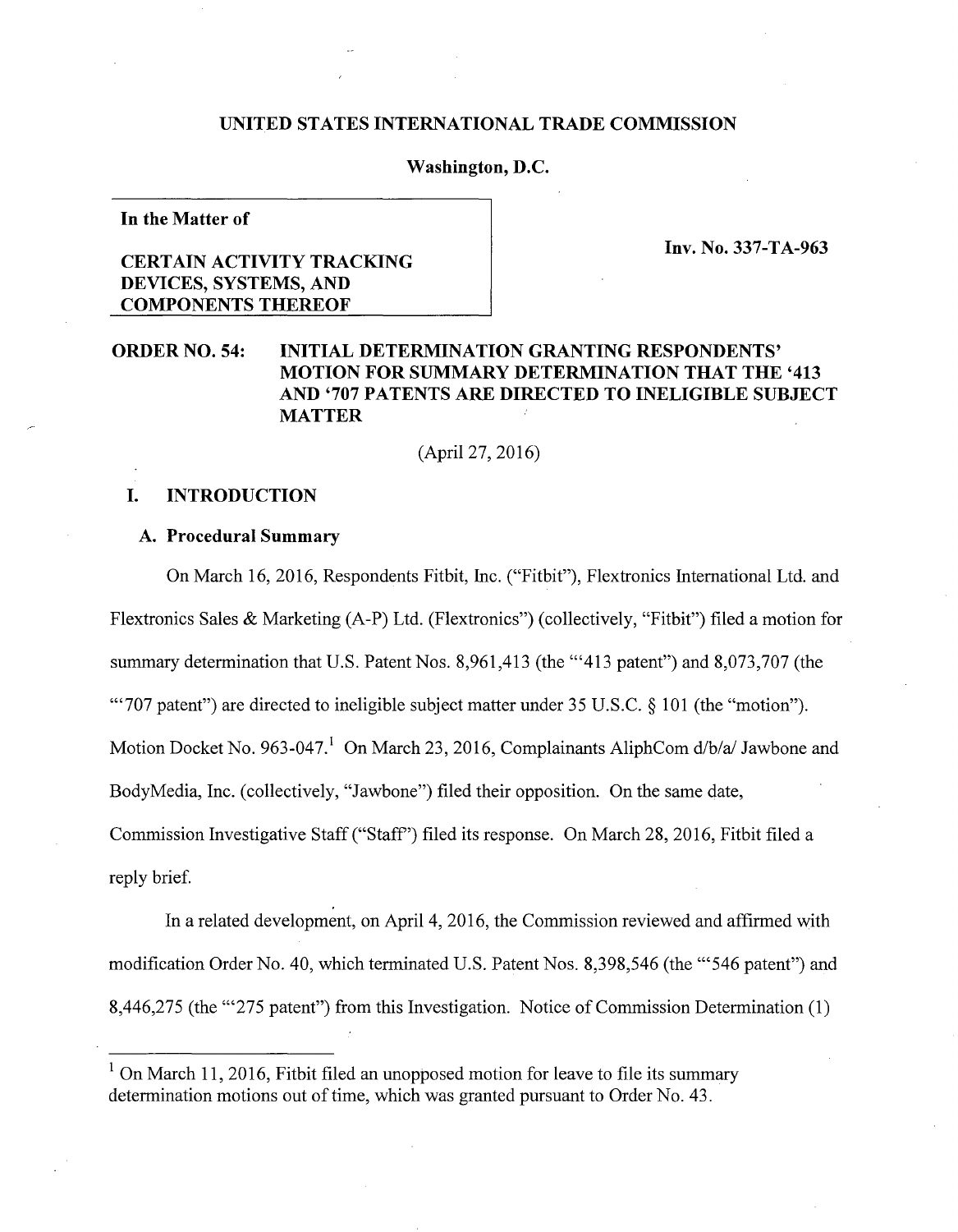to Review an Initial Determination Granting Respondents' Motion for Summary Determination that Certain Asserted Claims are Directed to Ineligible Subject Matter Under 35 U.S.C. § 101; and (2) on Review to Affirm the Initial Determination with Modification, Inv. No. 337-TA-963 (Apr. 4, 2016) ("Notice") at 2.<sup>2</sup>

## **B. Introduction and Overview**

The patents subject to the instant motion and the '546 patent, which was found to be ineligible in Order No. 40, are in the same patent family and claim priority as direct or indirect continuations or continuations in parts to U.S. Patent No. 7,689,437, $3$  The '413 patent covers sleep monitoring, as opposed to weight monitoring, the subject of the '546 patent.<sup>4</sup> The '707 patent adds an output step to the generic version of the computerized system using sensors for monitoring health and wellness data that is described in the other patents. Identical portions of the specification of the '707 and '413 patents describe this system. *See* '707 patent at 4:20-20:55; '413 patent at 4:14-20:54.

The claims of the '413 and '707 patents seek a monopoly on the abstract ideas of collecting and monitoring sleep and other health-related data, and are therefore ineligible under section 101. No innovative concept is claimed in either patent. Specifically with respect to systems for organizing human activity, the courts have determined that a patent is not eligible

 $2$  In reviewing Order No. 40, the Commission recognized that "the law remains unsettled as to whether the presumption of patent validity under 35 U.S.C. § 282 applies to subject matter eligibility challenges under 35 U.S.C. § 101." Notice at 2. In other respects, Order No. 40 was affirmed.

 $3$  Although not genealogically related to the '707, '413, and '546 patents, the subject matter disclosed and claimed by the '275 patent, which was also found ineligible in Order No. 40, is closely related to that of the other patents.

 $4$  The '707 patent is attached to the motion as Exhibit 1; the '413 patent was later attached as Corrected Exhibit 2.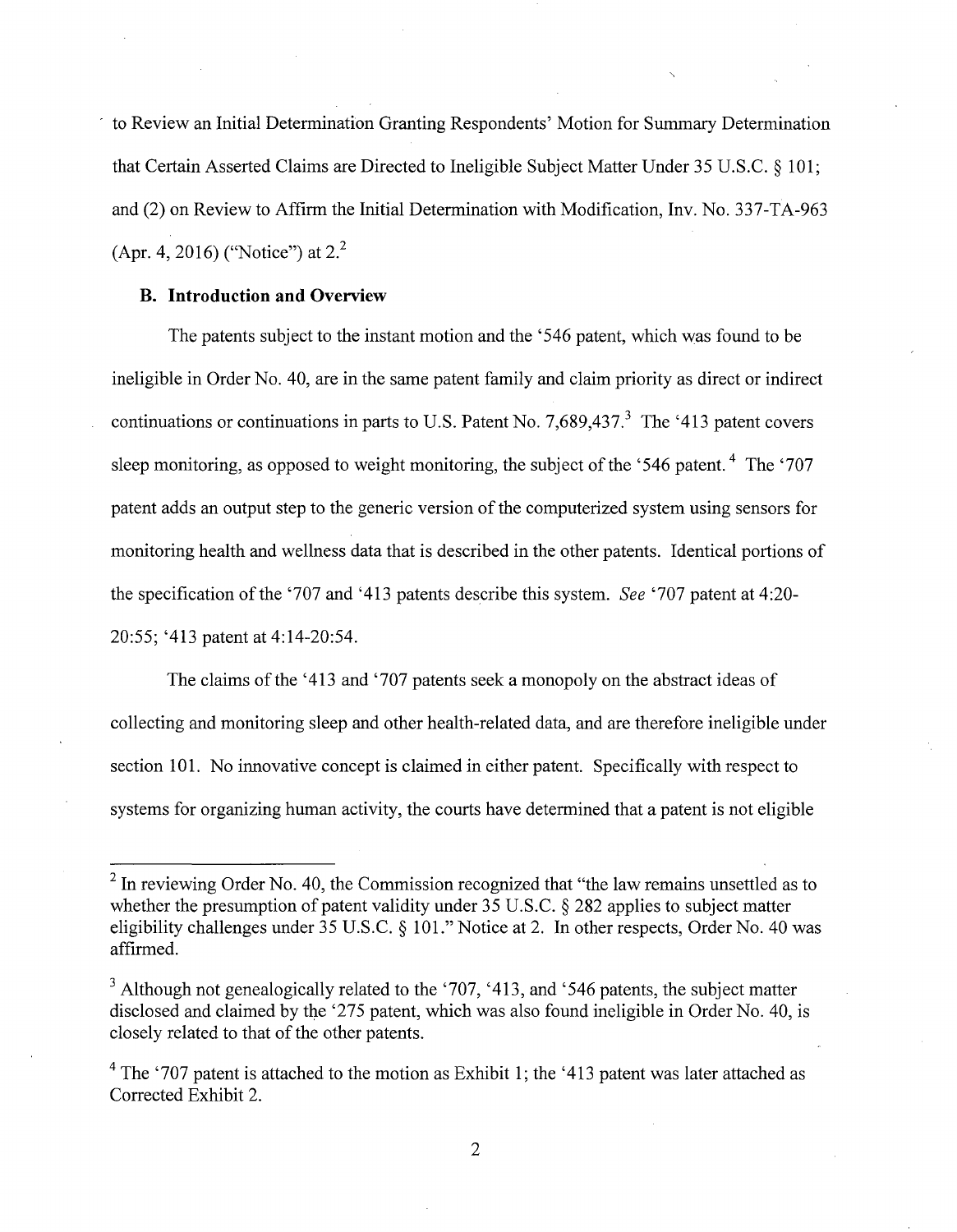when it claims the use of computer technology to accomplish tasks that were in the past

performed by human beings. *See Alice,* 134 S. Ct. at 2356. "[M]ethods which can be performed

mentally, or which are the equivalent of human mental work, are unpatentable abstract ideas ...."

*CyberSource Corp. v. Retail Decisions, Inc.,* 654 F.3d 1366, 1371 (Fed. Cir. 2011). Granting a

patent on an abstract idea would improperly tie up the "building blocks of human ingenuity."

*Alice,* 134 S. Ct. at 2354 (citing *Mayo Collaborative Services v. Prometheus Laboratories, Inc.,* 

132 S. Ct. 1289, 1301 (2012) (citing *O'Reilly v. Morse,* 15 How. 62, 113 (1954)).

## **C. Background**

## **1. '413 patent**

The '413 patent is entitled "Wireless Communications Device and Personal Monitor."

'413 Patent at Cover. Jawbone asserts claims 1, 2, 3, 9, 11 and 12 of the '413 patent.<sup>5</sup>

Asserted claim 1 of the '413 patent is an independent claim from which the other asserted

claims depend. It states:

1. A system for monitoring and reporting a human status parameter of an individual, said system comprising:

a. a sole, unitary housing configured to be removably mounted on said individual's body;

b. a first physiological sensor which automatically generates a first electronic sensor signal representative of a first physiological parameter of said individual, said sensor mounted within said housing;

c. a second sensor, mounted within said housing, which automatically generates a second electronic sensor signal representative of at least one of a contextual and a second physiological parameter of said individual;

d. a processing unit, mounted within said housing and in electronic communication with said sensors to receive said first and second electronic output signal representative of said individual's sleep-related analytical status data from at least one of said first and second electronic

<sup>5</sup> Claims 5, 7, and 8 of the '413 patent were withdrawn. *See* Order No. 32; Order No. 53.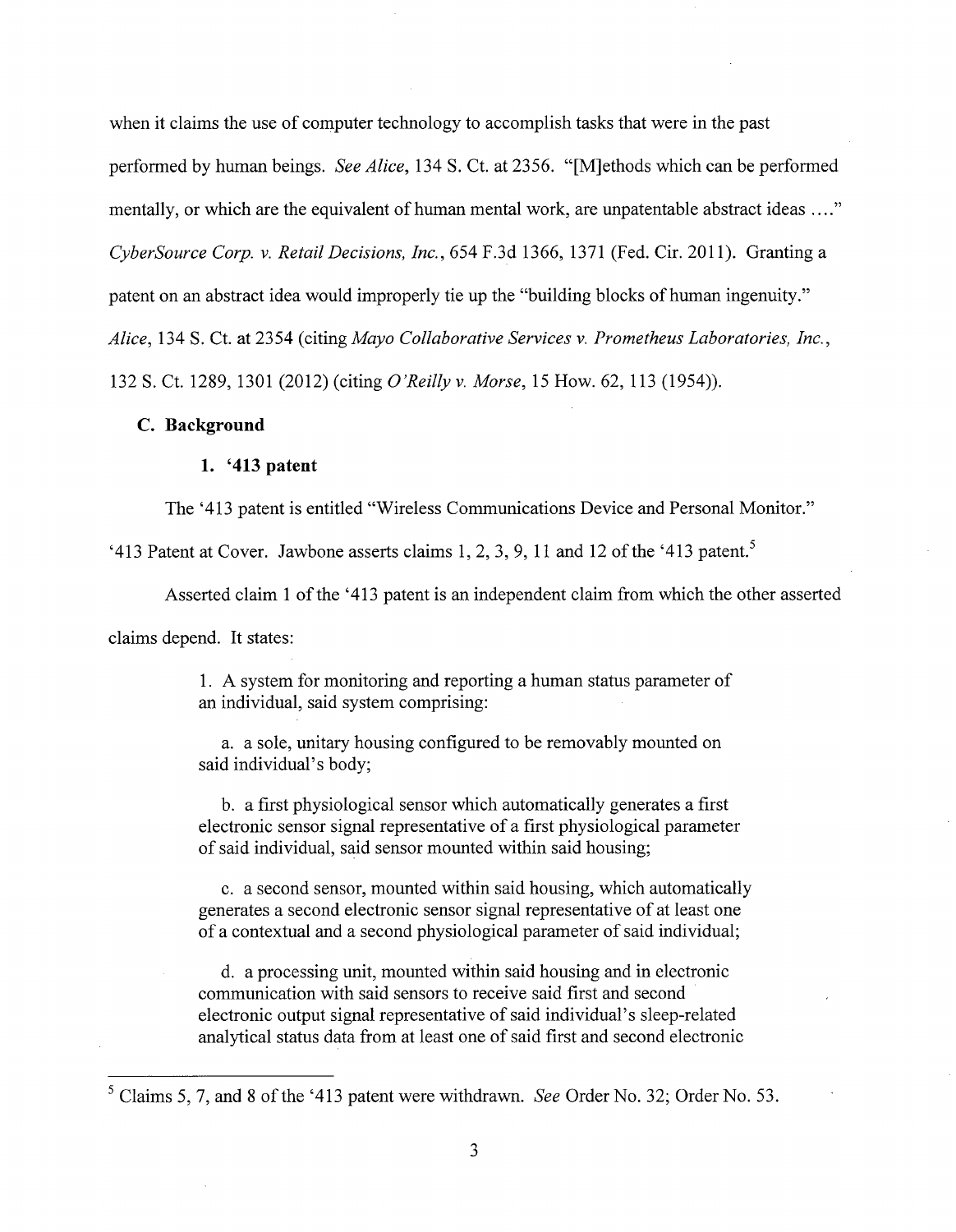sensor signals, wherein the sleep-related analytical status data includes sleep onset and wake information that is derived from the at least one of said first and second electronic sensor signals; and

e. a transceiver unit, mounted within said housing and in electronic communication with said processing unit which receives said electronic output signal from said processing unit, said transceiver unit generating an electronic transmission output signal for reception by another device.

#### '413 patent at 26:17-45.

The '413 patent describes the invention as "a wireless communications device, such as a cellular telephone, having sensors to generate data indicative of a physiological or contextual parameters [sic] of a user." *Id.* at Abstract. "A processor on the wireless communications device is adapted [to] derive physiological state information of the user from the contextual or physiological parameters. The apparatus may include a central monitoring unit remote from the sensors for storing data and transmitting data to a recipient." *Id.* As noted above, the system for collecting and manipulating data is described identically in the specifications of both the '413 and '707 patents. The drawings that illustrate the system also are the same in both patents. *See*  '413 patent, '707 patent, Figs. 1-11. Additional figures in the '413 patent show various aspects of the sensor device. *Id.* at 3:61-4:12.

The '413 patent describes several alternative embodiments. One alternative embodiment discloses "a housing adapted to be worn on the individual's body, wherein the housing supports the sensors or wherein at least one of the sensors is separately located from the housing." *!d.* at 2:40-44. The apparatus, the patent states, may include a central monitoring unit remote from the sensors that includes a data storage device which "receives the derived data from the processor and retrievably stores the derived data therein." *!d.* at 2:52-56. The apparatus includes means for transmitting the information to a recipient or third party. *Id.* at 2:56-60. Other adaptations of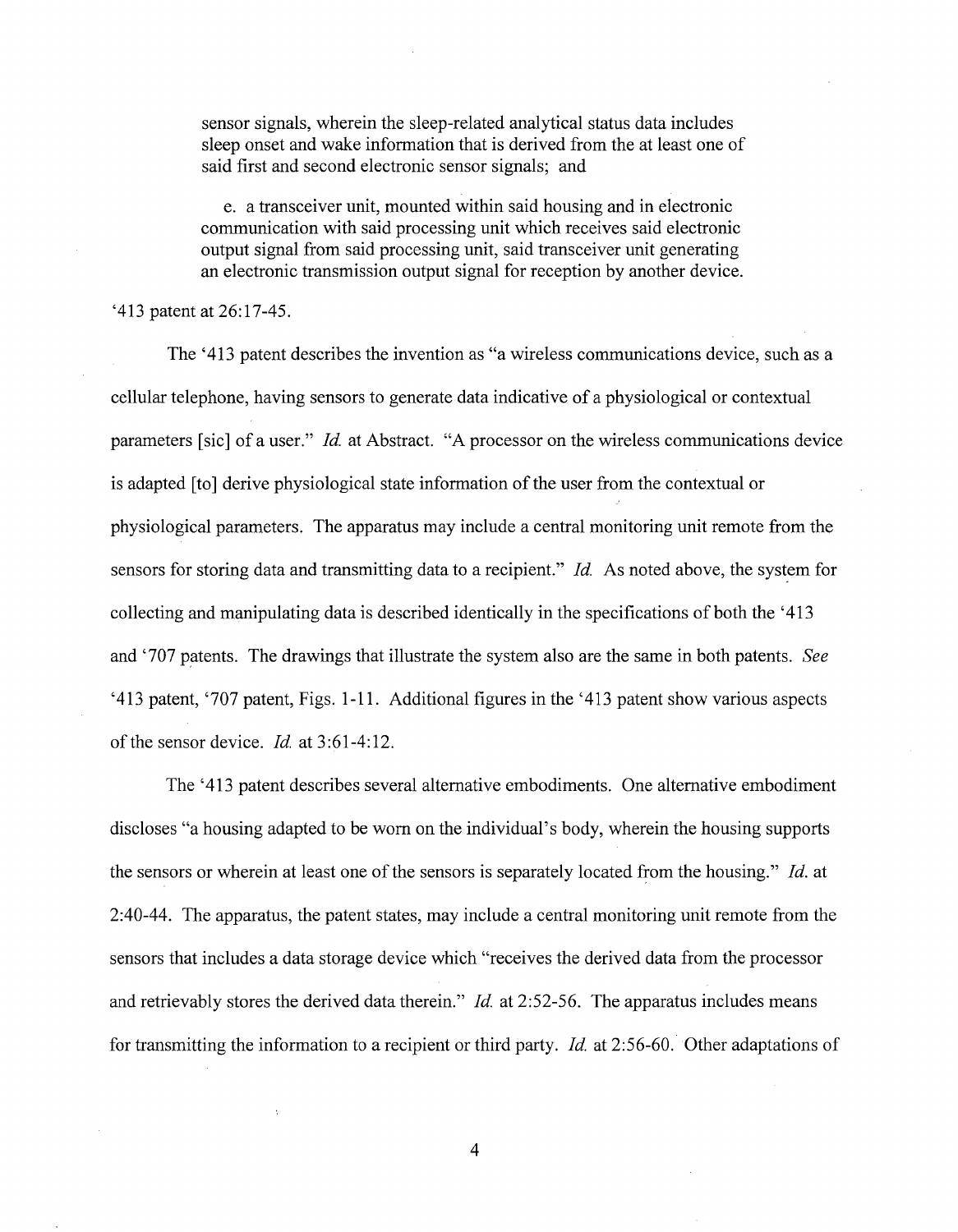the apparatus may collect data on the individual's life activities, provide feedback to a recipient, and make suggestions for modifying the individual's behavior. *!d.* at 2:64-3:12.

The '413 patent says the processor "may be a microprocessor, a microcontroller, or any other processing device that can be adapted to perform the functionality described herein." *!d.* at 24:1-4. The patent describes how the generic microprocessor functions in combination with other generic components, such as accelerometers, amplifiers, receivers, antennae, transceivers, vibrating motors, heart rate monitors, drivers, switches, rechargeable batteries and flash memory. *!d.* at 24:4-25:40.

#### **2. The '707 patent**

Jawbone asserts claims 23 and 24 of the '707 patent.<sup>6</sup> Each of those claims incorporates the system of claim 1. Claim 1 is an independent claim from which the other claims in the patent depend. Claim 1 states:

> A system for detecting, monitoring, and reporting a status of an individual to a user, the system comprising:

a first sensor adapted to generate data indicative of a first physiological parameter of the individual if said first sensor is in proximity to the individual;

a second sensor adapted to generate data indicative of a second physiological parameter of the individual if said second sensor is in proximity to the individual;

a processing unit in electronic communication with said first sensor and said second sensor;

a central monitoring unit in electronic communication with at least one of said sensors and said processing unit; and

an output device in electronic communication with at least one of said processing unit and said central monitoring unit, wherein at least

<sup>6</sup> Claim 19 of the '707 patent was withdrawn from the Investigation. *See* Order No. 53.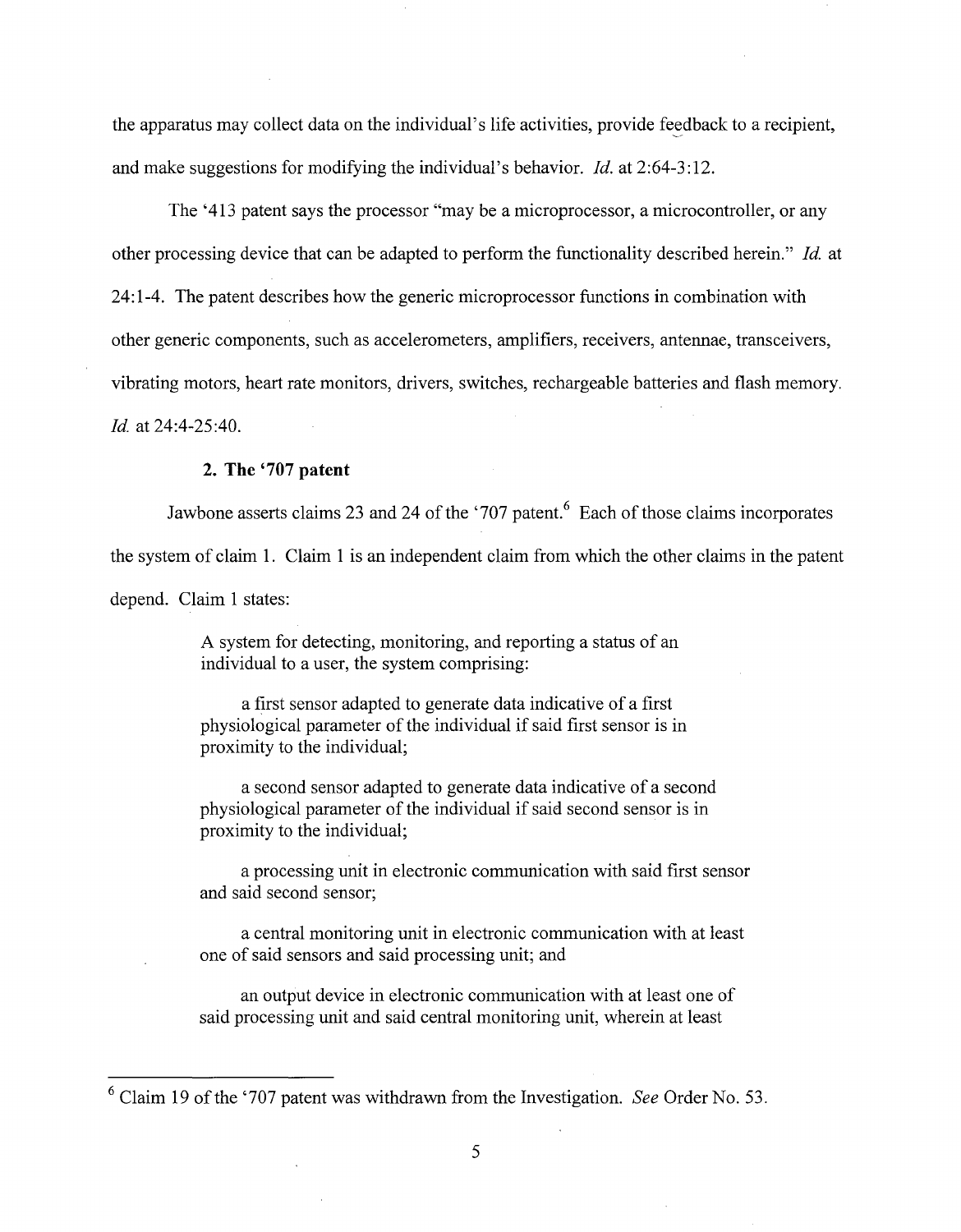one of said processing unit and said central monitoring unit is programmed

(a) to generate at least one of a derived physiological status parameter of the individual and a derived parameter related to an activity in which the individual has engaged said derived parameters based on both of said data indicative of said first physiological parameter of the individual and (ii) said data indicative of said second physiological parameter of the individual, and

(b) to cause said output device to present to a user indicators of at least one of said derived parameters of the individual in relation to indicators of a least one of said derived parameters of the individual in relation to indicators of at least one of (i) said data indicative of said first physiological parameter of the individual, and (ii) said data indicative of said second physiological parameter of the individual.

'707 patent at 21:1-31.

The '707 patent discloses a system "for monitoring health, wellness and fitness" and making data from the system available to the individual, "preferably over an electronic network." *Id.* at 1:15-16, 20-21. The system's parts are a sensor device, a central monitoring unit ("CMU"), means for establishing electronic communication between the sensor device and the CMU, and means for transmitting the data to a recipient, such as the individual user. *Id.* at 1:59- 2:17. "The central monitoring unit may be adapted to generate one or more web pages containing the data indicative of one or more physiological parameters, the derived data, and/or the analytical status data," which may be communicated electronically or by physical means. *!d.*  at 2:43-52. The system "may also obtain life activities data" and "contextual parameters of the individual," and disclose "the degree to which an individual has followed a suggested routine." *Id.* at 2:43-54, 56-57, 61-62. "The suggested routine may include a plurality of categories, wherein the feedback is generated and provided with respect to each of the categories. Examples of the categories include nutrition, activity level, mind centering, sleep, and daily activities." *!d.*  at 3:33-38.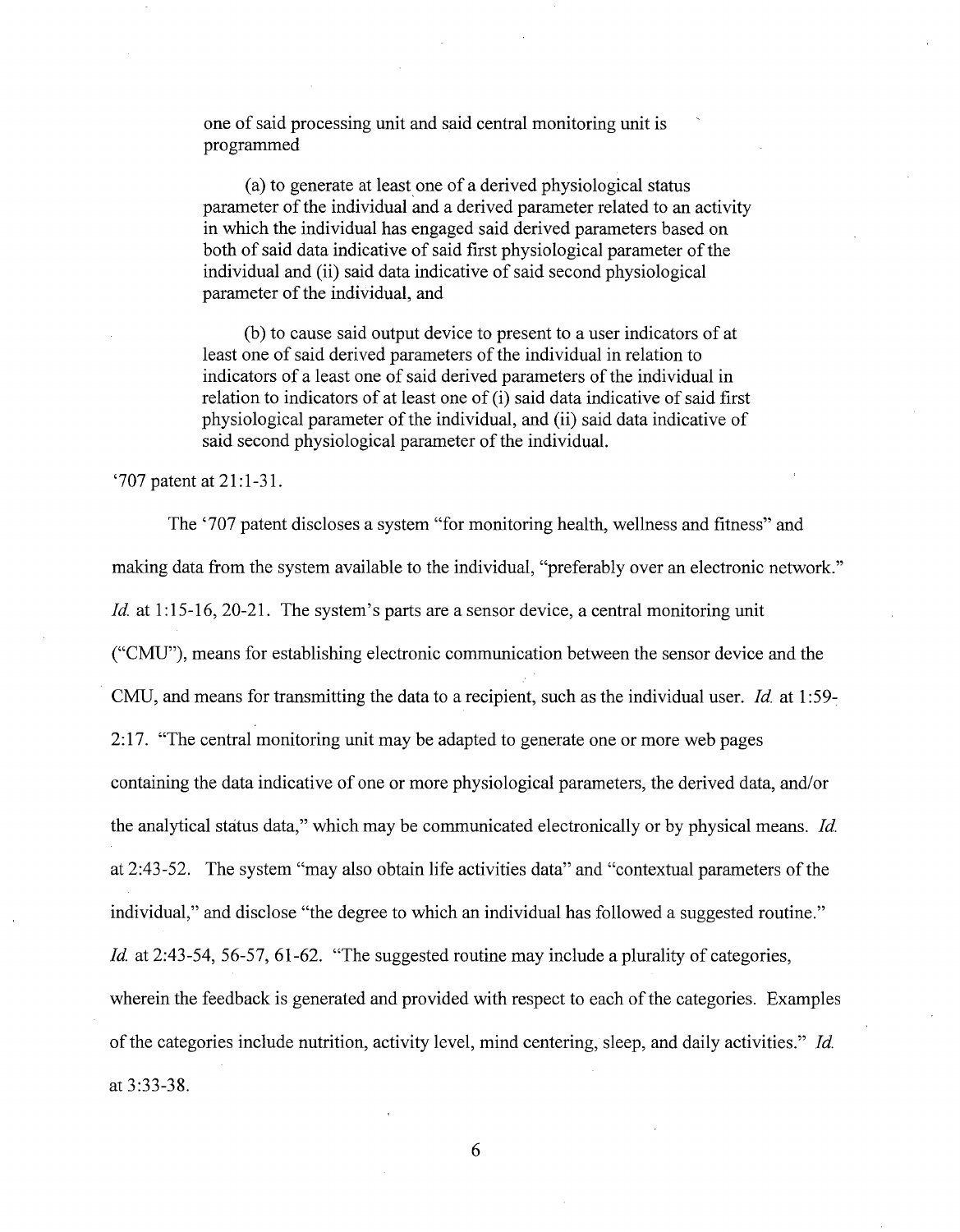The patent states that "[m]ethods for generating data indicative of various physiological parameters and sensors to be used therefor are well known." *!d.* at 4:60-63. The patent recites that the microprocessor is programmed to derive information using "known methods." *!d.* at 6:43-47. Any form of processor may be used, "such as a microcontroller, or any other device that can be programmed to perform the functionality described herein." *!d.* at 7:55-57.

The data collected can be stored in memory and uploaded "in various ways," *!d.* at 8:34- 35, to a personal computer "or any computing device that has access to and that can transmit and receive data through the electronic network." *!d.* at 8:54-57. Once the data is received, "it is optionally compressed and encrypted by any one of a variety of well known methods and then sent out over a local or global electronic network, preferably the Internet," to the CMU or to a wireless device. *!d.* at 8:50-54, 8:60-62.

The electronic components of the system are off-the-shelf items available for purchase, such as "the F5 Serverlron product sold by Foundry Networks, Inc. of San Jose, Calif.;" *id.* at 10:61-65; a storage area network device such as "the Symmetrix load balancer sold by EMC Corporation of Hopkinton, Mass," *id.* at 11:3-10; a software server component such as "the 8/8i component sold by Oracle Corporation of Redwood City, Calif., or the 506.7 component sold by Microsoft Corporation of Redmond, Wash.," *id.* at 11:15-20; and middleware servers such as the "220R Dual processor sold by Sun Microsystems, Inc., of Palo Alto, Calif.," *id.* at 11: 27-31. The patent specifies other aspects of the system, none of which is identified as an advance over existing technology. *See, e.g., id.* at 12:59-60 (referring to "part of a write-through cache system which is well known in the art"); *id.* at 13:3-5 ("The chosen middleware server authenticates the user using any one of many well known methods.").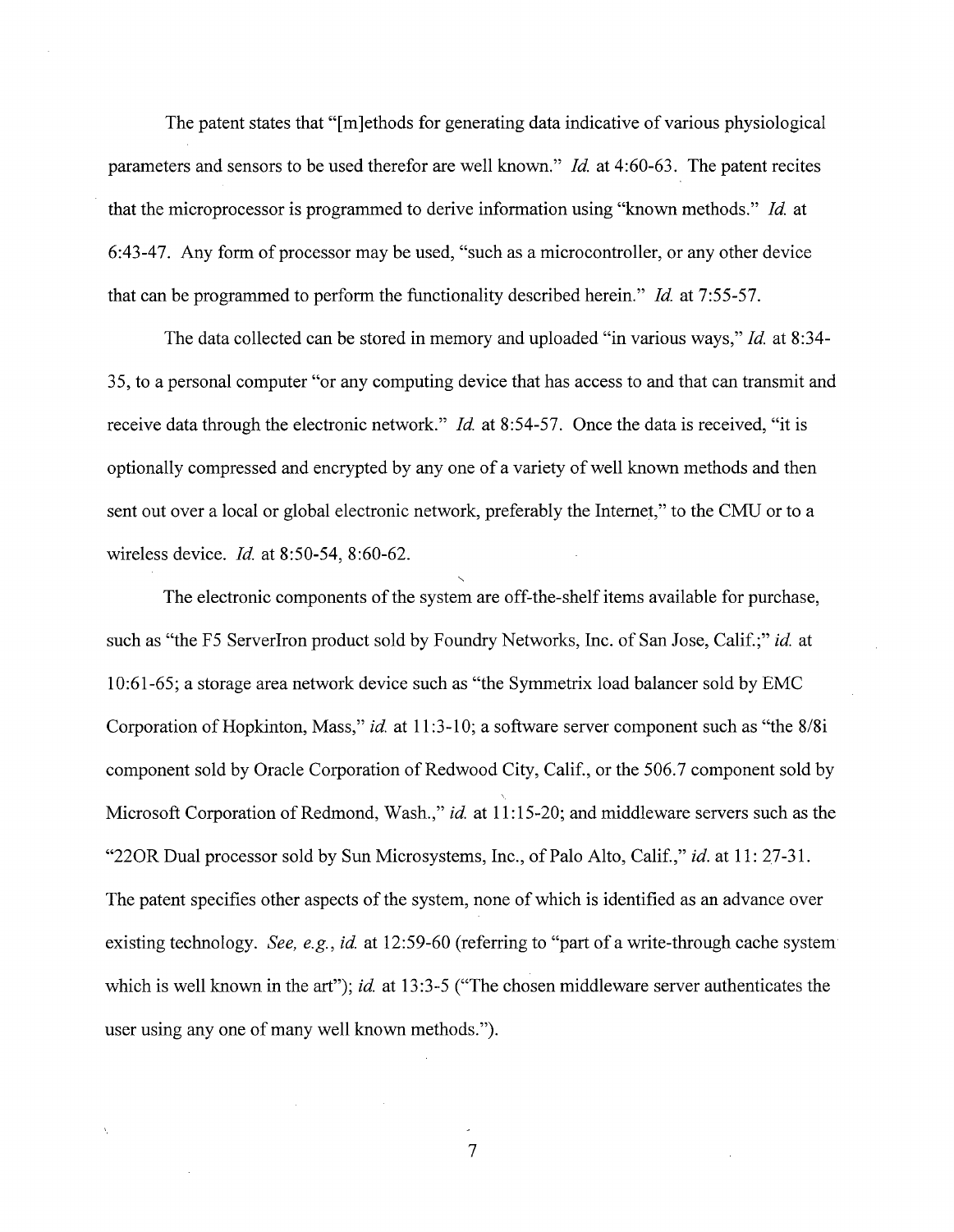The specification describes the system for collecting, tracking, and communicating a multitude of data points about an individual. Thus:

> The specific information to be surveyed may include: key individual temperamental characteristics, including activity level, regularity of eating, sleeping, and bowel habits, initial response to situations, adaptability, persistence, threshold of responsiveness, intensity of reaction, and quality of mood; the user's level of independent functioning, i.e., self-organization and management, socialization, memory, and academic achievement skills; the user's level of arousal, cognitive tempo, ability to filter distractions, vigilance, and selfmonitoring; the user's current health status including current weight, height, and blood pressure, most recent general physician visit, gynecological exam, and other applicable physician/healthcare contacts, current medications and supplements, allergies, and a review of current symptoms and/or health-related behaviors; the user's past health history, i.e., illnesses/surgeries, family history, and social stress events, such as divorce or loss of a job, that have required adjustment by the individual; the user's beliefs, values and opinions about health priorities, their ability to alter their behavior and, what might contribute to stress in their life, and how they manage it; the user's degrees of self-awareness, empathy, empowerment, and self-esteem, and the user's current daily routines for eating, sleeping, exercise, relaxation and completing activities of daily living; and the user's perception of the temperamental characteristics of two key persons in their life, for example, their spouse, a friend, a coworker, or their boss, and whether there are clashes present in their relationships that might interfere with a healthy lifestyle or contribute to stress.

Id. at 14:3-33.

The system includes various web pages, which are described in the specification: the Health Manager web page is the "main workspace." The Health Manager web page provides data about the user. *See Id.* at 14:37-47. This "analytical status data" is converted "by the application of certain utilities or algorithms" into "calculated health, wellness and lifestyle indicators." *Id.* at 14:47-54. Targets are set and feedback is given to the user on various web pages based on the data the user puts into the system and the data collected by the sensors. *Id* at 15:26-20:55.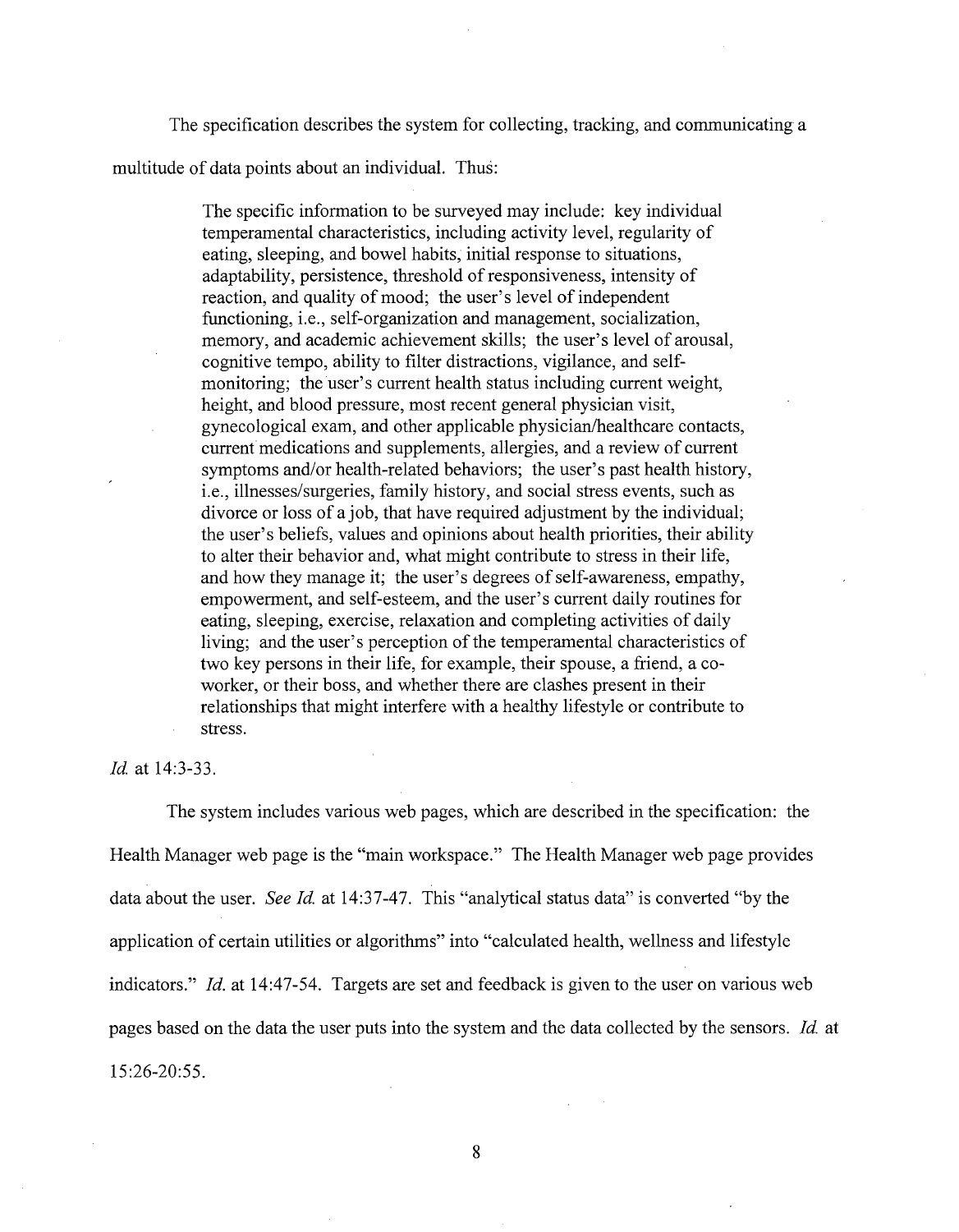### **II. DISCUSSION**

#### **A. The Issue Is Ripe for Summary Determination.**

Commission Rule 210.18 governing summary determination states, in part:

The determination sought by the moving party shall be rendered if pleadings and any depositions, answers to interrogatories, and admissions on file, together with the affidavits, if any, show that there is no genuine issue as to any material fact and that the moving party is entitled to a summary determination as a matter of law.

19 C.F.R. § 210.18(b).

By analogy to Fed. R. Civ. P. 56 (a), in deciding whether to grant summary determination, the evidence "must be viewed in the light most favorable to the party opposing the motion ... with doubts resolved in favor of the nonmovant." *Crown Operations Int'l, Ltd. v. Solutia, Inc.,* 289 F.3d 1367, 1375 (Fed. Cir. 2002) (citations omitted); *see also Xerox Corp. v. 3Com Corp.,* 267 F.3d 1361, 1364 (Fed. Cir. 2001) ('When ruling on a motion for summary judgment, all of the nonmovant's evidence is to be credited, and all justifiable inferences are to be drawn in the nonmovant's favor."). The trier of fact should "assure itself that there is no reasonable version of the facts, on the summary judgment record, whereby the nonmovant could prevail, recognizing that the purpose of summary judgment is not to deprive a litigant of a fair hearing, but to avoid an unnecessary trial." *EMI Group N. Am., Inc. v. Intel Corp.*, 157 F.3d 887, 891 (Fed. Cir. 1998) (citations omitted). "In other words, '[s]ummary judgment is authorized when it is quite clear what the truth is,', and the law requires judgment in favor of the movant based upon facts not in genuine dispute." *Paragon Podiatry Lab., Inc. v. KLM Labs., Inc.,* 984 F.2d 1182, 1185 (Fed. Cir. 1993) (citations omitted).

Jawbone asserts that summary determination is inappropriate because there is a dispute between the parties' experts as to whether the claims of the '413 and '707 patents include a technologically innovative concept, but unsupported experts' opinions do not create facts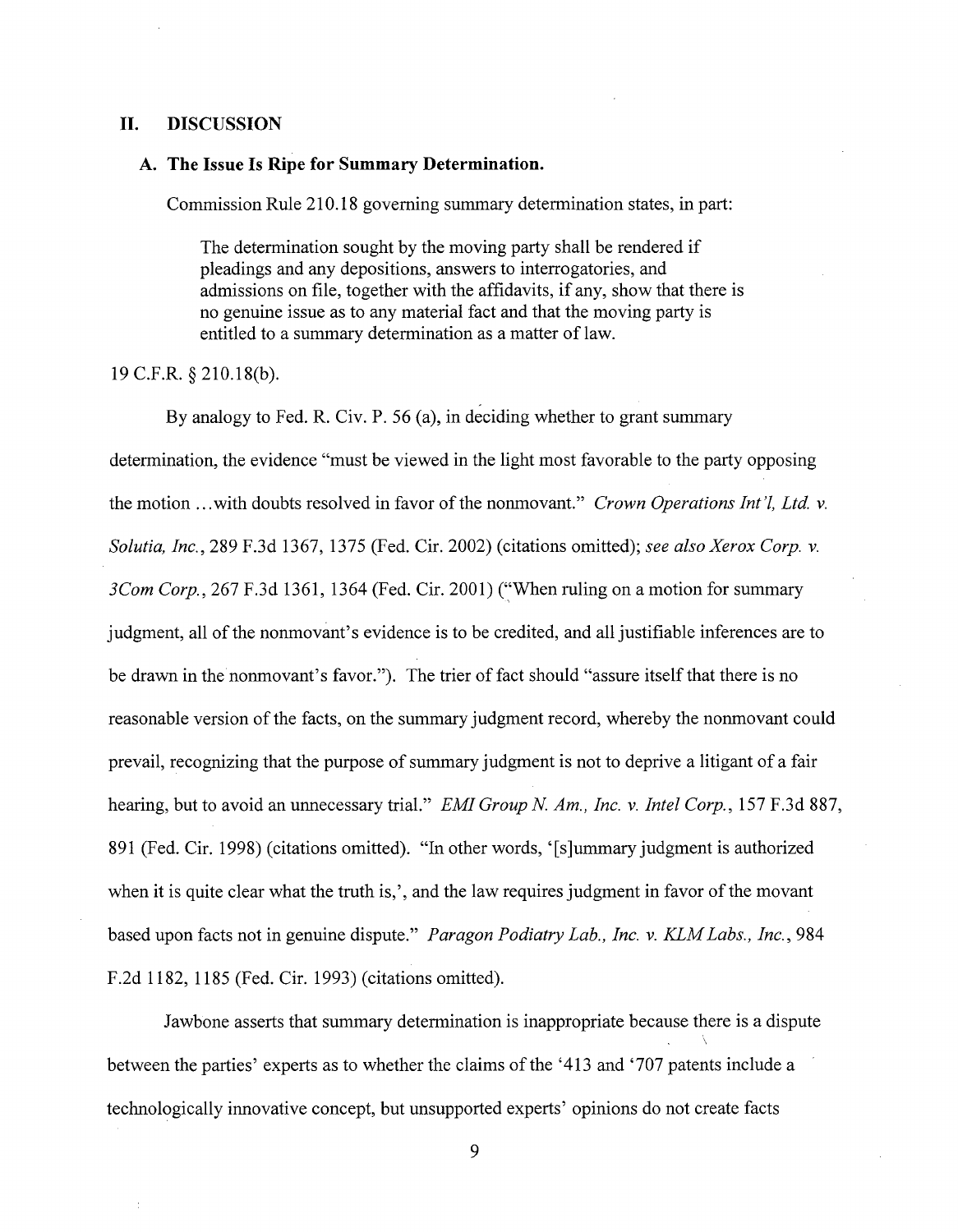sufficient to withstand a motion under Rule  $56<sup>7</sup>$  Patent eligibility under 35 U.S.C. § 101 is a question oflaw. *Genetic Technologies Ltd. v. Merial* L.L.C., Nos. 2015-1202, 2015-1203, 2016 WL 1393573, at \*3 (Fed. Cir. Apr. 8, 2016); *see Mortgage Grader, Inc. v. First Choice Loan Servs., Inc., No.* 2015-1415, 2016 WL 362415 at \*8 (Fed. Cir. Jan. 20, 2016) (affirming summary judgment under section 101 where the district court relied solely on the claims and specification.) Ineligibility in *Alice,* for example, was decided on a motion for summary judgment. *See* 134 S. Ct. at 2353. Given the absence of any genuinely disputed issue of material fact, this matter is suitable for summary determination.

## **B. Burden of Proof**

"[T]he law remains unsettled as to whether the presumption of patent validity under 35 U.S.C. § 282 applies to subject matter eligibility challenges under 35 U.S.C. § 101." Notice at 2. In its Notice, the Commission held that: "Regardless of whether or not such a presumption applies, the record here warrants a finding that the asserted patent claims are directed to ineligible subject matter." *Id.* The same is true with regard to the instant motion – even under a clear and convincing burden of proof, the patents in issue claim ineligible subject matter. <sup>8</sup>

 $<sup>7</sup>$  In this case Jawbone's expert, Dr. Rhyne, presents no facts in support of his bare opinion</sup> echoing the arguments of Jawbone's counsel. *See* Opp. Ex. D. "A party cannot create a genuine issue of fact merely by presenting an expert witness who is willing to express an unsupported opinion that favors the party's position." *Porter v. Whitehall Laboratories, Inc.,* 791 F. Supp. 1335, 1347 (S.D. Ind. 1992) (citing *Merit Motors, Inc. v. Chrysler Corp.,* 569 F.2d 666, 673 (D.C. Cir. 1977). "Without factual support, opinions are no more probative than the conclusory allegations of a party's pleading." *Id.* (citing *Evers v. General Motors Corp.,* 770 F.2d 984, 986 (lith Cir. 1985)).

<sup>&</sup>lt;sup>8</sup> For the reasons discussed below, I do not agree with Staff that the eligibility of the '413 patent' is a close question. Under even the most generous view of the law, it is clear that the patent is ineligible.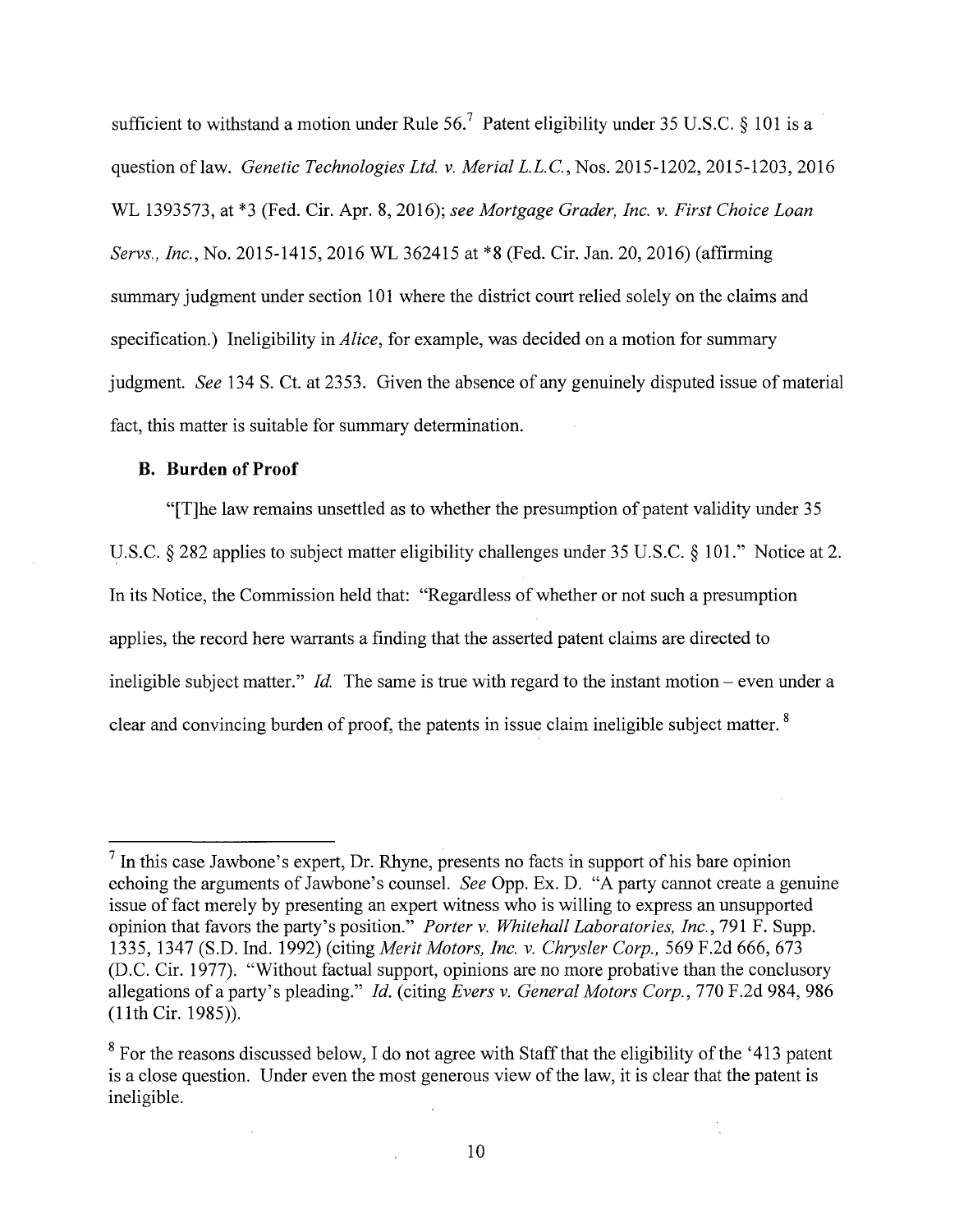#### **C. Section 101 -Ineligible Subject Matter**

Section 101 of the Patent Act sets forth four categories of patentable inventions, stating: "Whoever invents or discovers any new and useful process, machine, manufacture, or composition of matter, or any new and useful improvement thereof, may obtain a patent therefore, subject to the conditions and requirements ofthis title." 35 U.S.C. §101. *Intellectual Ventures,* 792 F.3d at 1366. The Supreme Court has recognized three exceptions to section 101, holding ineligible for patenting "'[l]aws of nature, physical phenomena, and abstract ideas."' *Ultramercial,* 772 F.3d at 714 (quoting *Alice,* 134 S. Ct. at 2354). "Patents that merely claim well-established, fundamental concepts fall within the category of abstract ideas." *Cyberfone Sys., LLC v. CNN Interactive Grp., Inc.,* 558 Fed. Appx. 988, 991 (Fed. Cir. 2014) (citing *Bilski v. Kappas,* 561 U.S. 593, 611-12 (2010)).

An invention, however, "is not rendered ineligible for patent simply because it involves an abstract concept." *Alice,* 134 S. Ct. at 2354 (citing *Diehr,* 450 U.S. at 187). The courts have recognized that "'[a]t some level,' all inventions ... embody, use reflect, rest upon, or apply laws of nature, natural phenomena or abstract ideas."' *Ultramercial,* 772 F.3d at 715 (quoting *Alice,* 134 S. Ct. at 2354) (quoting *Mayo,* 132 S. Ct. at 1293).

To identify claims that are ineligible, the Supreme Court has articulated a two-step test. *Genetic Technologies,* 2016 WL 1393573 at \*4. In the first step, the court must decide whether a patent is drawn to an abstract idea. *Id.* (citing *Alice,* 134 S. Ct. at 2355) (citing *Mayo,* 132 S. Ct. at 1296-97). If the patent claims an abstract idea, the court in the second step seeks to identify an "'inventive concept' sufficient to 'transform' the claimed abstract idea into patent-eligible subject matter." *Alice,* 134 S. Ct. at 2357 (quoting *Mayo,* 132 S. Ct. at 1294, 1298). The claim limitations must disclose additional features indicating more than "well-understood, routine, conventional activity." *Mayo,* 132 S. Ct. at 1292. The limitations must "'narrow, confine, or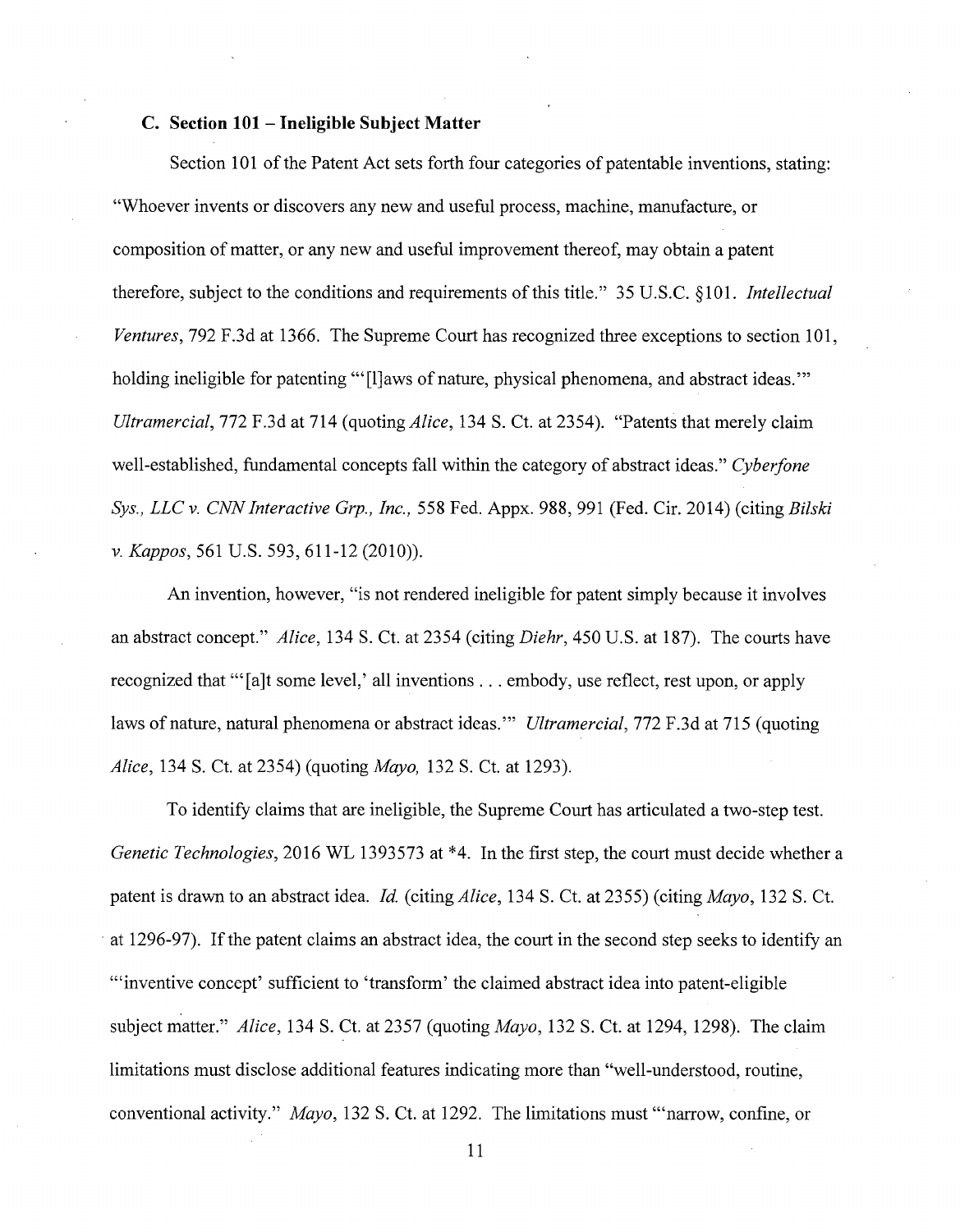otherwise tie down the claim so that, in practical terms, it does not cover the full abstract idea itself." *Cyberfone*, 558 Fed. Appx. at 992 (quoting *Accenture Global Servs., GmbH v. Guidewire Software, Inc.,* 728 F.3d 1336, 1341 (Fed. Cir. 2013), *cert. denied,* 134 S. Ct. 2871 (Jun. 30, 2014)).

Configuring a standard, computerized system to implement an abstract idea does not make the configuration patent-eligible. Manipulation of abstractions on a computer '"cannot meet the test because they are not physical objects or substances, and they are not representative of physical objects or substances."' *Ultramercial,* 772 F.3d at 717 (quoting *Bilski,* 545 F.3d at 963); *see also Bancorp Services, LLC v. Sun Life Assur. Co. of Can.,* 687 F.3d 1266, 1278 (Fed. Cir. 2012), *cert. denied,* 134 S. Ct. 2870 (2014) ("[A]dding a 'computer aided' limitation to a claim covering an abstract concept, without more, is insufficient to render the claim patent eligible."') (quoting *Dealertrack, Inc. v. Huber,* 674 F.3d 1315, 1333 (Fed. Cir. 2012). The use of sensors does not render such a system patent-eligible. "[M]onitoring, recording, and inputting information represent insignificant '"data-gathering steps,"' and "thus add nothing of practical significance to the underlying abstract idea." *Wireless Media,* 100 F. Supp.3d at 416 (quoting *CyberSource,* 654 F.3d at 1370); *see also OIP Technologies, Inc. v. Amazon. com, Inc.,* 788 F.3d 1359, 1364 (Fed. Cir. 2015), *cert. denied,* 136 S. Ct. 701 (Dec. 14, 2015) (invalidating patent implementing the abstract idea of price optimization on a generic computer).

#### **D. The Patents at Issue Seek Protection of an Abstract Idea.**

## **1. The '413 patent**

**Step One:** Claim 1 of the '413 patent describes steps and means for collecting and recording information about an individual's sleep status using conventional electronic components housed in a wearable device. Utilizing conventional electronic devices to obtain and manipulate sleep-related data of an individual is an abstract idea bereft of any innovative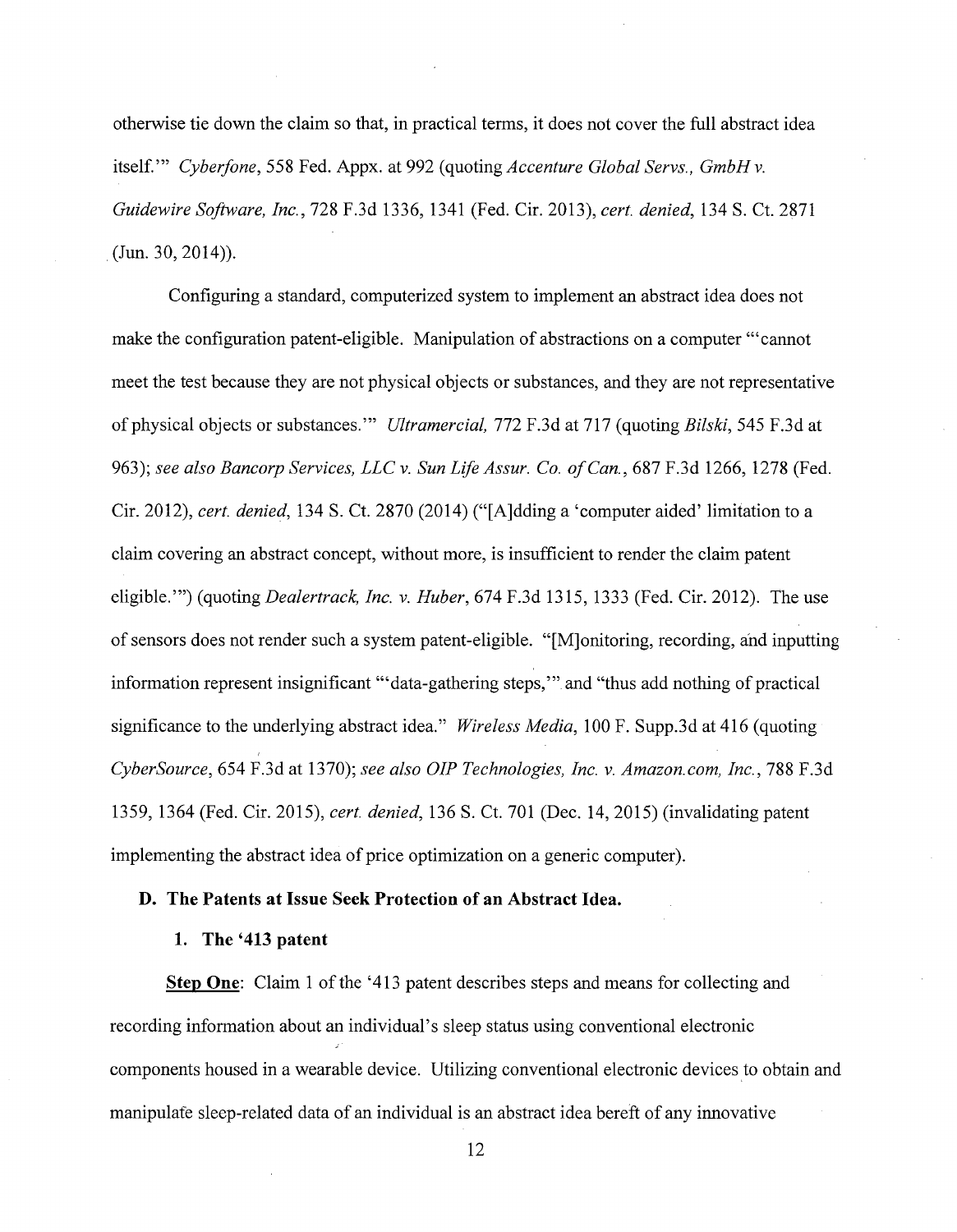technological concept and, as such, cannot be monopolized by Jawbone. This type of information can be and has been collected and recorded by human minds and hands. "The abstract-idea exception precludes patents that 'would pre-empt use of [a particular] approach in all fields, and would effectively grant a monopoly over an abstract idea." *Wireless Media,* 100 F. Supp.3d at 412 (citing *Bilski,* 561 U.S. at 611-12). The '413 patent, like other "methods of organizing human activity" that collect and manipulate data using a general-purpose computer, discloses an abstract idea "directed towards ineligible subject-matter." *Intellectual Ventures,* 792 F.3d at 1367-68. *See Alice,* 134 S. Ct. at 2356 (noting that the concept of risk hedging and intermediated settlement are methods of "organizing human activity.")

In *Intellectual Ventures,* for example, the patent claims were "directed to an abstract idea: tracking financial transactions to determine whether they exceed a pre-set spending limit *(i.e.,*  budgeting). 792 F.3d at 1367. The Federal Circuit found that "budgeting" is an abstract idea and that "using a 'communication medium' (broadly including the Internet and telephone networks) . . . does not render the claims any less abstract." *!d.; see also, e.g., Planet Bingo, LLC v. VKGS LLC,* 576 Fed. Appx. 1005, 1008 (Fed. Cir. 2014) (finding patents for computer-aided management of bingo games ineligible). In the present case, monitoring sleep patterns similarly is an abstract idea, and using generic sensors and computer processors does not make claim 1 of the '413 patent less abstract. As set forth in the *Ultramercial* decision, the process of collecting data, organizing it in a computer database, and generating reports from the database to be communicated to the product's user is "an abstraction." 772 F.3d at 715 (finding ineligible a method for advertising and distributing content over the Internet).

The Commission has affirmed that the idea of obtaining, manipulating and transmitting data about a person's weight by attaching sensors to the individual and sending the signals to a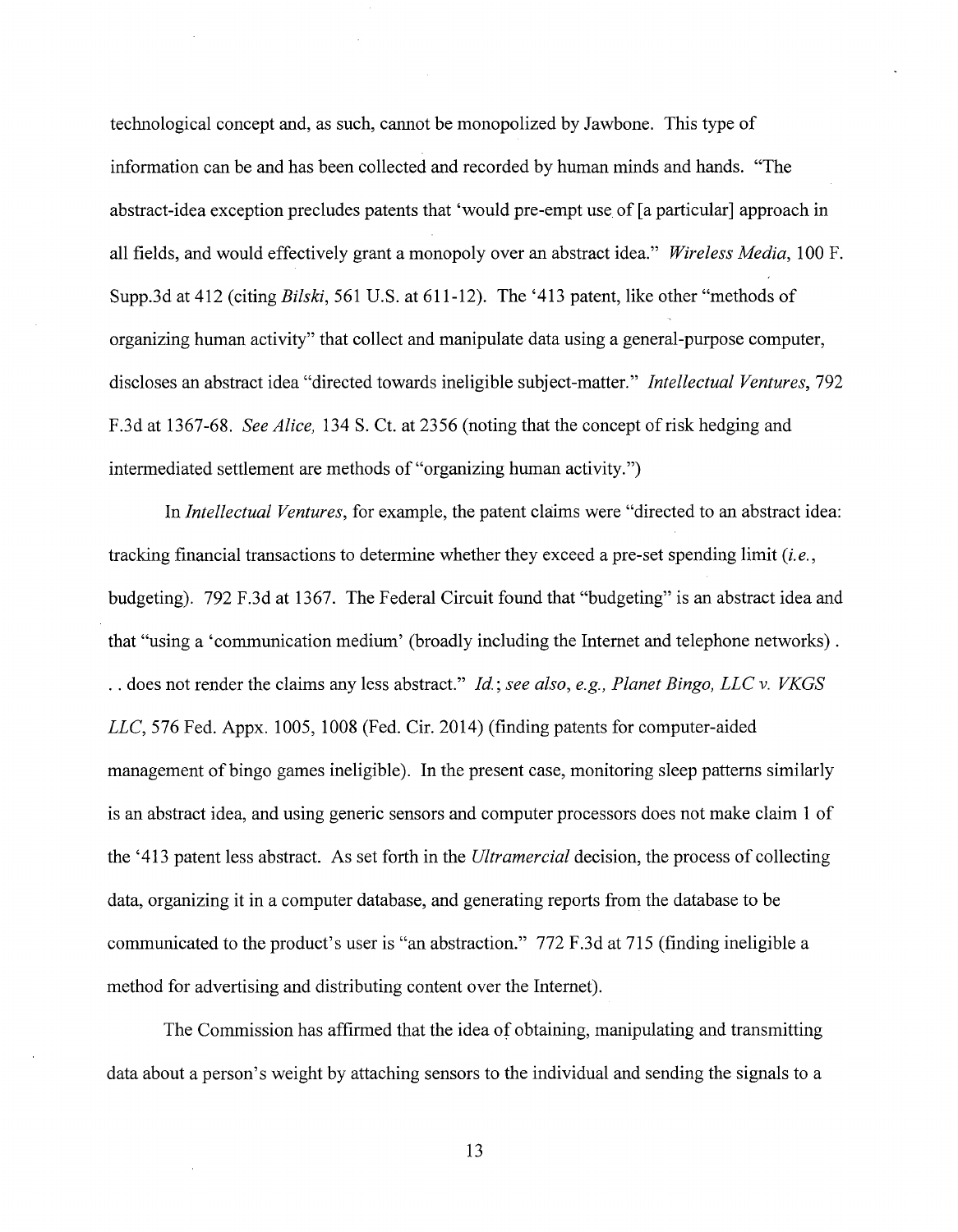processor to be manipulated is abstract. *See* Order No. 40 at 20-24; Comm'n Notice at 2. The same system related to a person's sleep habits, as described in the '413 patent, is equally abstract. Recording times of sleep and wakefulness is a function that can be carried out in the human brain by an individual or by someone observing the individual, with or without the use of sensors. "[M]ethods which can be performed mentally, or which are the equivalent of human mental work, are unpatentable abstract ideas .... " *CyberSource,* 654 F.3d at 1371. In this instance, simply using electronic media to obtain and report the same information that could be gathered, maintained and transmitted without electronic media does not satisfy the requirement of section 101.

To illustrate: Human beings have recorded their sleep patterns for ages. The 17thcentury English diarist Samuel Pepys began nearly every entry with the observation that he was "up betimes."<sup>9</sup> Typically, the entry for Wednesday, 15 April 1663 begins: "Up betimes, and after talking with my father awhile, I to my office, and there hard at it till almost noon .... " www.pepysdiary.com. Pepys recorded this fact using quill and paper, and he passed it on to generations of readers over the centuries by means of print media.

Even assuming that Pepys were the first person on earth to invent the idea of organizing the events of his life and recording them in a diary, Pepys would not be permitted under *Alice* to patent his system so as to preclude others from using a quill and paper to record, for example, the time they awoke each day. Moreover, if Pepys used a ball point pen to record his diary entries more quickly and easily than with his quill, he still could not patent his system of organizing and recording the events of his daily life by writing them down on paper, so as to compel other diarists to pay him when they recorded, using a ball point pen, the time they awoke. It follows

<sup>&</sup>lt;sup>9</sup> "Betimes" means in good time, *i.e.*, early. Merriam-Webster Online Dictionary, http://www.merriam-webster.com/dictionary/betimes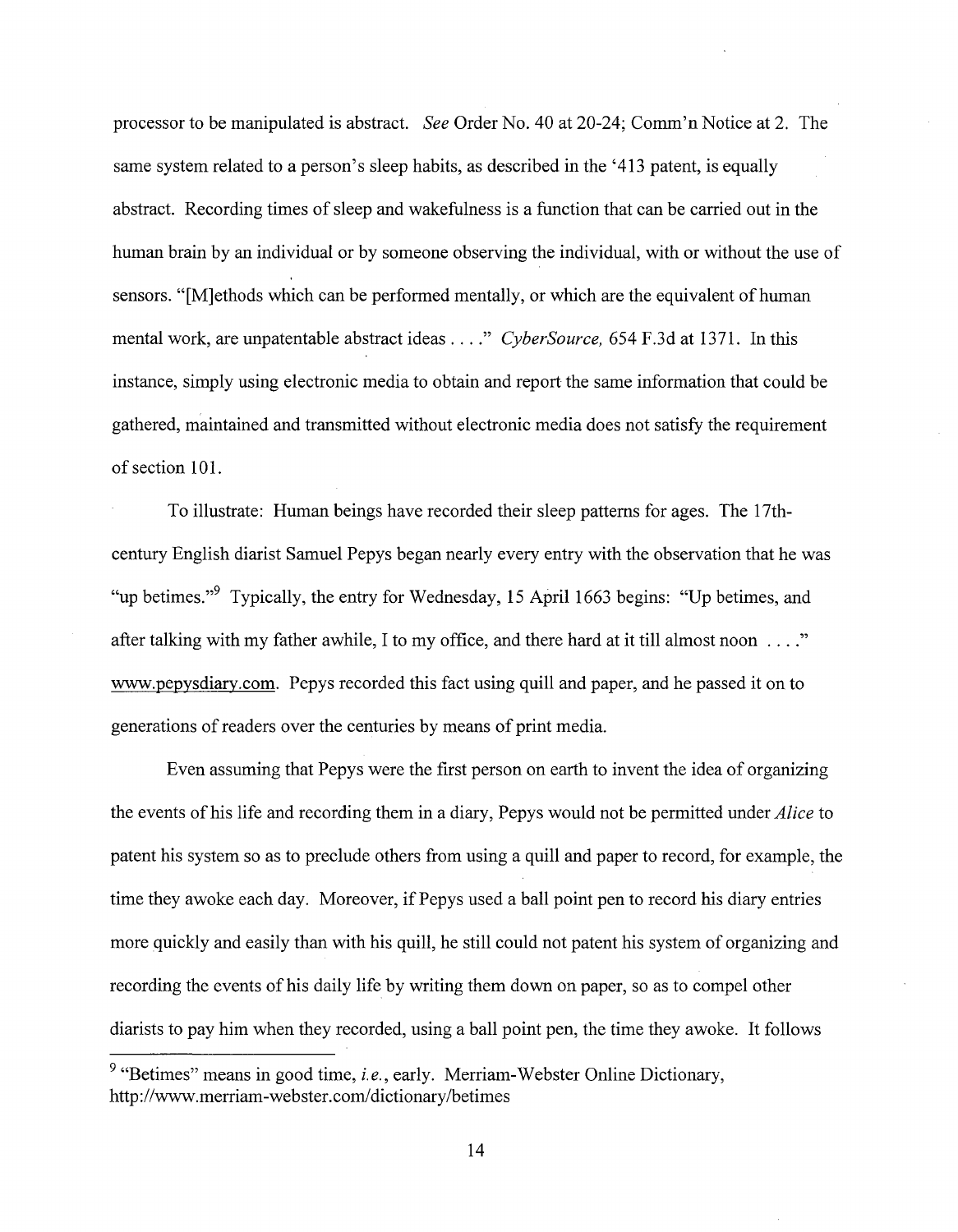that, even ifPepys owned a unitary, wearable housing containing electronic components that could organize the events of his daily life and enable him to blog on the Internet that he was "up betimes" (which is exactly the sort of thing Pepys would do), he still would not be allowed under *Alice* to obtain a patent to exclude others from using computers to organize, record and transmit data about their own sleep habits. Obviously, if Pepys had invented quill, paper, pen, electronic sensors, processors, and transceivers, he could patent his inventions and prevent others from using these devices without a license during the statutory period to make a record of the days of their lives, but he did not. Similarly, Jawbone did not invent any of the means for monitoring sleep recited in the patent, and Jawbone cannot patent the idea of monitoring sleep using those means.

That the '413 patent claims physical components does not rescue it from ineligibility. Following *Alice,* many courts have held that computer-implemented systems are ineligible for patent because they are abstract, notwithstanding the use of physical components. "[A ]n abstract idea is not rendered patentable  $\prod$  just because of connections to the physical world," and "the mere presence of a physical step, such as inputting information into a computer, to collect data, will not render a claim patent eligible." *Wireless Media,* 100 F. Supp. 3d at 415 (citing *In re Grams,* 888 F.2d 835,840 (Fed. Cir. 1989)); *see also Bilski,* 561 U.S. at 611.

Nor does it matter that the claims of the '413 patent are limited to certain physiological data sensors within a housing. "An abstract idea does not become nonabstract by limiting the invention to a particular field of use or technological environment .... " *Intellectual Ventures,*  792 F.3d at 1366 (citing *Alice,* 134 S. Ct. at 2358). Nor does it matter that computers are more accurate, efficient and economical than humans at observing and recording data about sleep. Jawbone made the same argument with respect to the system for monitoring weight in the '546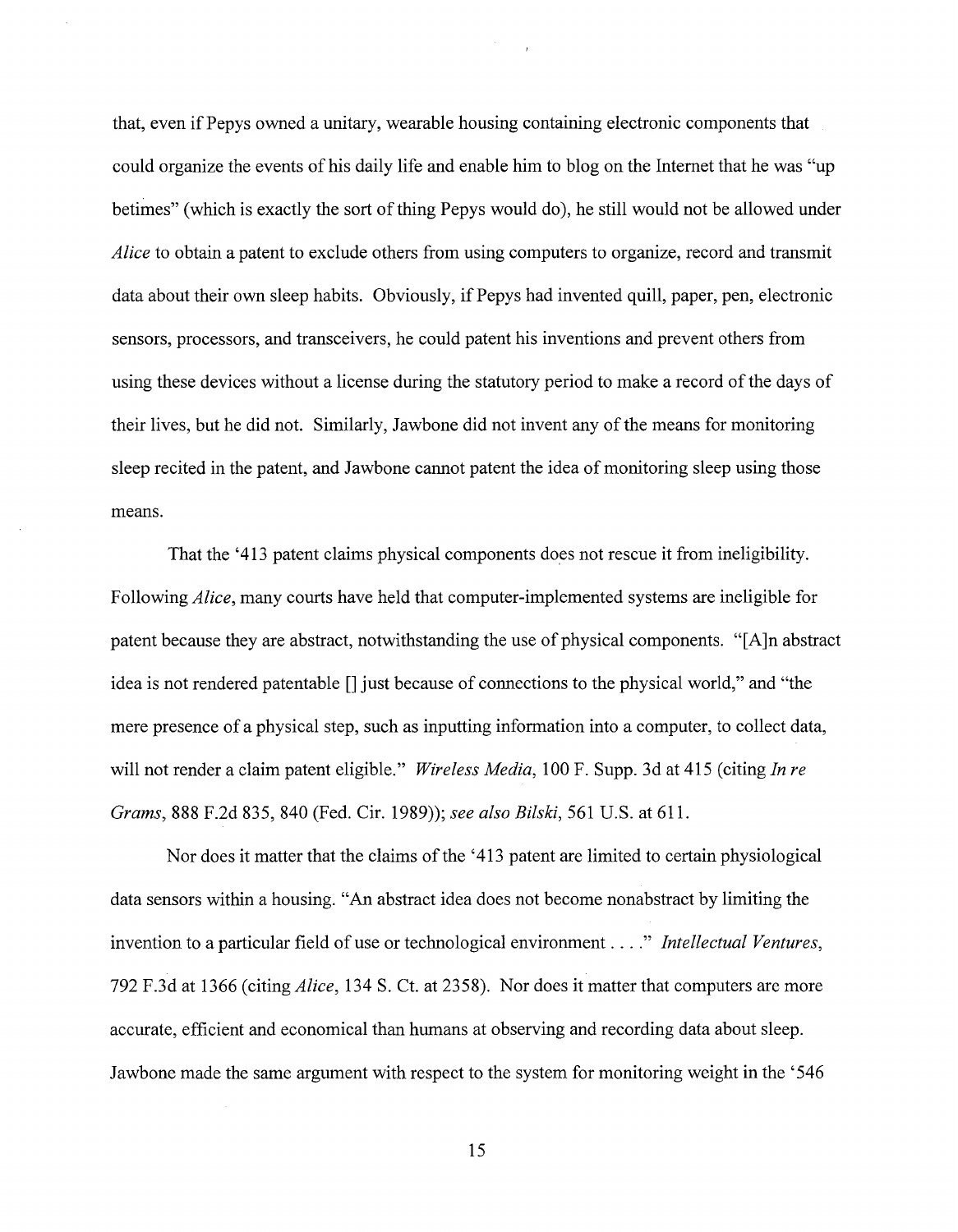patent. The argument was rejected because "[e]limination of vagaries in data collection and storage due to manual input by humans may be an improvement, but that does make the idea of managing weight through monitoring caloric consumption and expenditures any less abstract." Order No. 40 at 22. Jawbone's argument is no more persuasive with regard to sleep than it was with regard to weight.

That the generic components of the patented system are housed within a single unit "configured to be removably mounted" on the individual's body, '413 patent at 26:20-21, also fails to render the purported invention less abstract. Staff agrees with Jawbone that the addition of the wearable device saves the, '413 patent, but I am not persuaded for the following reasons.

First, *Alice* teaches that inclusion of a concrete article of manufacture in a system that is no more than an abstract idea does not render the subject matter concrete. At issue in *Alice* were (1) method claims, (2) computer-readable medium claims, and (3) system claims. 134 S. Ct. at 2353. The method claims were directed to '"[a] method of exchanging obligations as between parties."' *CLS Bank Int'l v. Alice Corp. Pty. Ltd.,* 717 F.3d 1269, 1285 (Fed. Cir. 2013) (Lourie, concurring) (quoting claim 33 of the '479 patent). The computer-readable medium claims "formally recite a tangible article of manufacture-a computer-readable medium, such as a computer disk or other data storage device—but such claims also require the device to contain a computer program for directing a computer to carry out a specified process." *!d.* at 1287. The system claims "recite 'data processing systems' configured to enable the exchange of mutual obligations through an intermediary." *Id.* at 1289 (quoting claim 1 of the '720 patent).

The Supreme Court addressed the method claims separately from the system and computer-readable medium claims. *Alice Corp. Pty. Ltd. v. CLS Bank Int'l,* 134 S.Ct. 2347, 2359-60 (2014). After determining that the method claims were directed to ineligible subject

16

*)*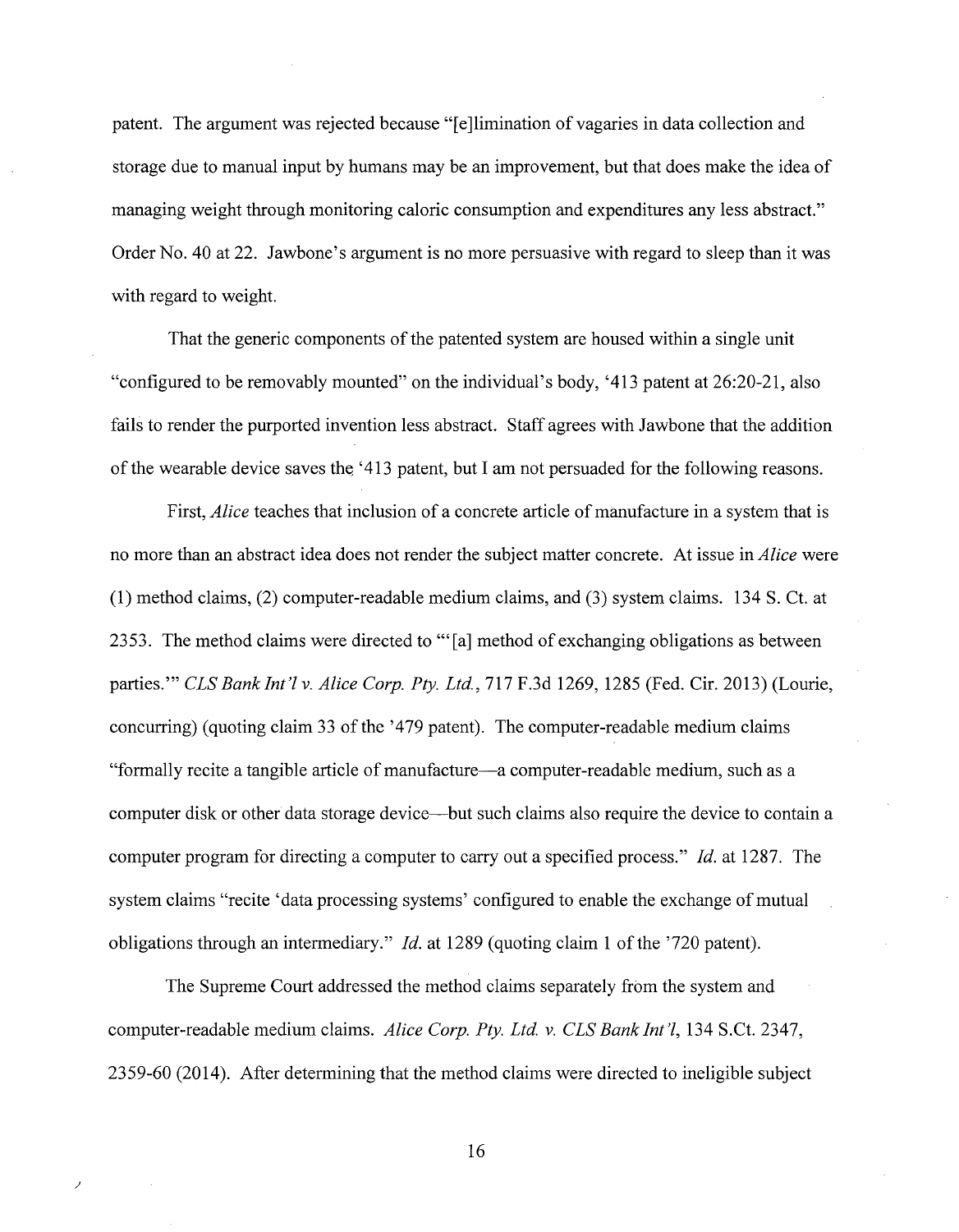matter, the Supreme Court analyzed the computer-readable medium and system claims. Noting that it "has long warn  $[ed]$ ... against interpreting  $\S 101$  in ways that make patent eligibility depend simply on the draftsman's art," the Supreme Court held that

> the system claims are no different from the method claims in substance. The method claims recite the abstract idea implemented on a generic computer; the system claims recite a handful of generic computer components configured to implement the same idea.

*Alice,* 134 S. Ct. at 2360 (internal citations and quotation marks omitted).

*r'* 

Here, as in *Alice,* the recitation of a system consisting of "a handful of generic computer components" and a wearable device to house them is in substance no different than the abstract idea itself. Notwithstanding that the draftsman of the '413 patent included a wearable device as part of the claimed system, the abstract idea of tracking sleep remains unchanged. The conclusion that such an abstract idea is unpatentable in these circumstances flows ineluctably from the recent decisions under section 101, in particular, *Alice.* 

Second, Staff points to the wearable device as providing sufficient "structure" to overcome the objection of abstractness. Staff's approach conflicts with the case law. *Alice* and its progeny deem patents ineligible not because they lack structural limitations—the ineligible patent in *Alice,* as discussed above, included machines like data processors with plenty of physical structure. The patents are ineligible because they are drawn to abstract ideas and the physical structures that implement the patented systems provide no meaningful limitation on the scope of those abstract ideas.<sup>10</sup> To overcome abstractness, limitations must "'narrow, confine, or

 $10$  The mere fact that a computer exists in the physical rather than the conceptual realm is "beside" the point." *Alice,* 134 S. Ct. at 2358. As the Supreme Court stated: "There is no dispute that a computer is a tangible system (in  $\S$  101 terms, a "machine"), or that many computerimplemented claims are formally addressed to patent-eligible subject matter. But if that were the end of the § 101 inquiry, an applicant could claim any principle of the physical or social sciences by reciting a computer system configured to implement the relevant concept. Such a result would make the determination of patent eligibility 'depend simply on the draftsman's art'....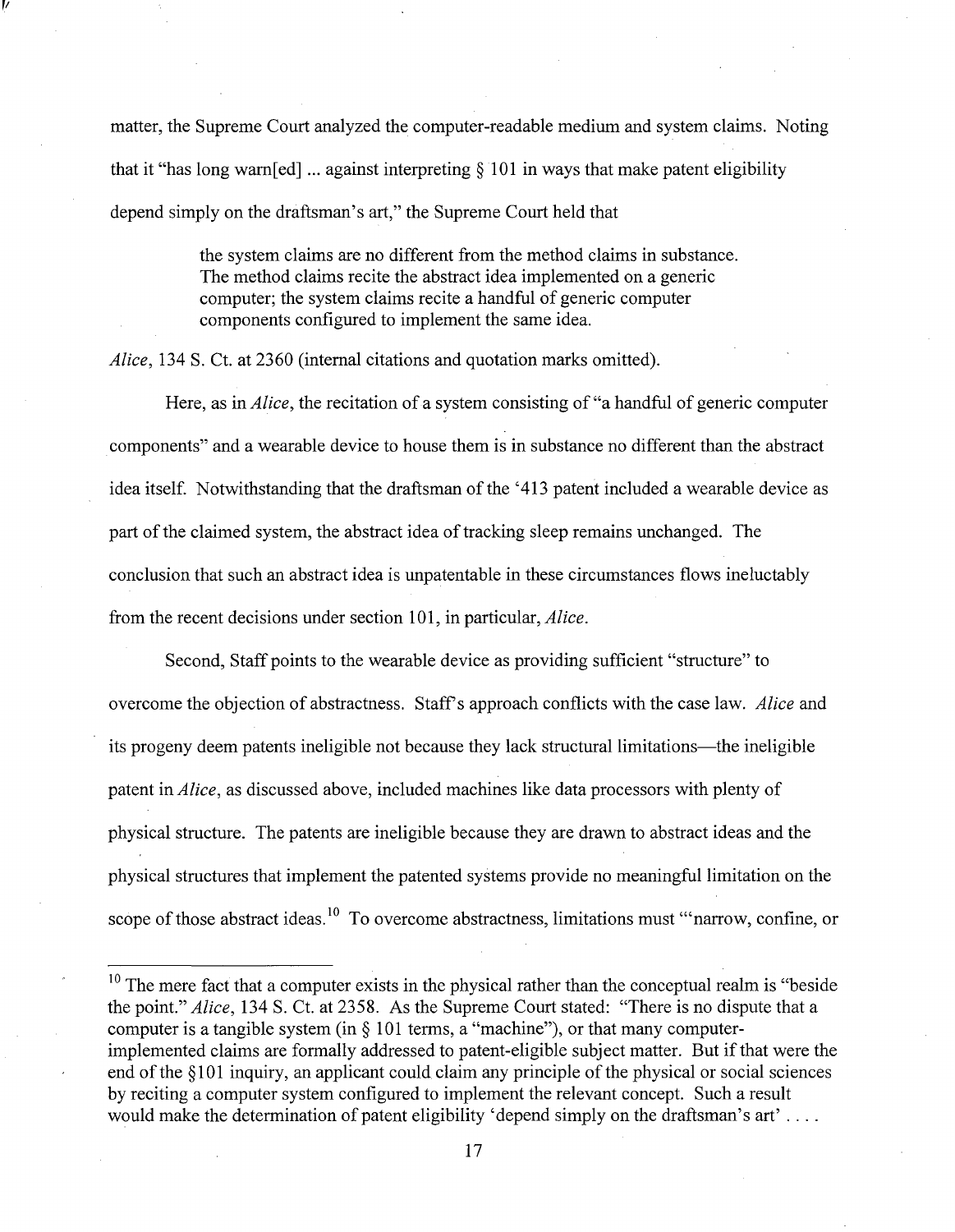otherwise tie down the claim so that, in practical terms, it does not cover the full abstract idea itself."' *Cyberfone,* 558 Fed. Appx. at 992 (quoting *Accenture,* 728 F.3d 1336, 1341. That is the problem with the wearable device in '413; it simply houses components that implement the idea described in the patent without meaningfully limiting that abstract idea.

Third, the argument that the concept of novelty has no place under section 101 conflicts with *Alice* and the cases applying it. Staff voices the concern that by rejecting the patentability ofthe '413 patent's wearable device, the concept of novelty will be conflated with the concept of eligibility. Staff says that a car has components that are not new but no one would claim that a car was ineligible for patent. That concern is easily allayed. The familiar concept of novelty in terms of prior art under section 102 of the Patent Act certainly is distinct and is not relevant under Section 101. But other aspects of novelty play a significant role in deciding cases under the framework set forth in *Alice:* under step one, in deciding whether an invention seeks to patent an abstract idea, and under step two, in deciding whether the abstract idea is technologically innovative. In the first step, courts ask whether the patent discloses an activity that can be and has been performed without computers. In short, the courts apply the pen and paper test. *See CyberSource,* 654 at 1372 (invalidating a patent for a process that "can be performed in the human mind, or by a human using a pen and paper"). *Alice* says such activity cannot be monopolized by performing the same mental steps using a computer. The second step of the *Alice* test asks whether the abstract idea is nevertheless used in an innovative way, as in *Diehr. See* discussion, *infra.* In *Diehr,* the Supreme Court recognized that the mathematical equation used in the patented rubber-curing process was an abstract idea but held that the claims were eligible "because they improved an existing technological process, not because they were

thereby eviscerating the rule that '[l]aws of nature, natural phenomena, and abstract ideas are not patentable."' 134 S. Ct. at 2358-2359 (citations omitted).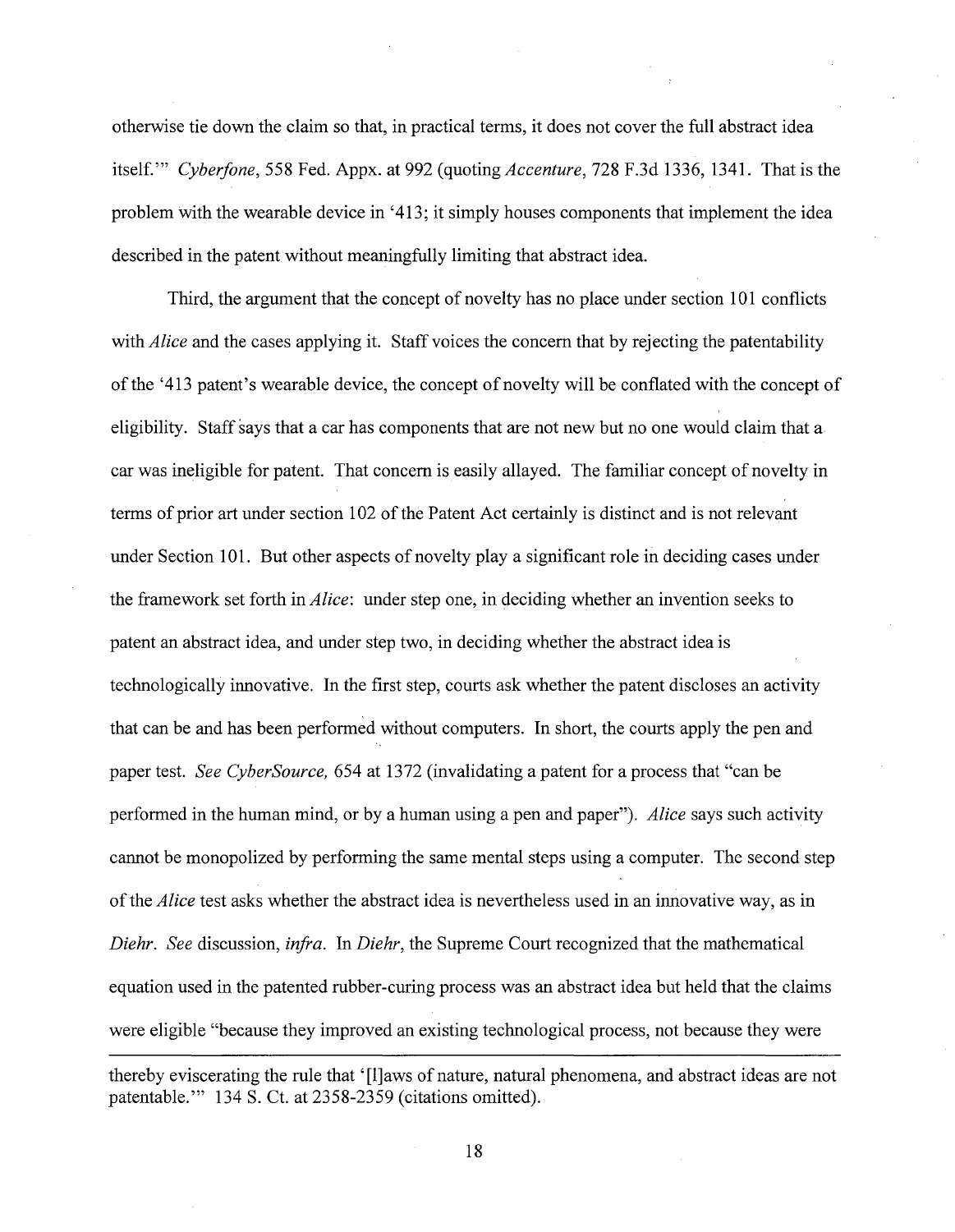implemented on a computer." *Alice,* 134 S. Ct. at 2358. These critical aspects of novelty under the *Alice* test are distinct from the concept of novelty in section 102.

Staff's analogy to a car is problematic for another reason. Staff challenges the result that flows from the decision in *Alice* by expanding its application beyond the context of computerimplemented abstract ideas. To be sure, as the Supreme Court has recognized, on some level every invention is an abstract idea: to make a carriage mounted on wheels and powered by an internal combustion engine is an idea. But a car is not an abstract idea implemented on a computer, and the patentability of a car is not the question before me. *See* 134 S. Ct. at 2357 (["W]e need not labor to delimit the precise contours of the 'abstract ideas' category in this case."') In contrast, it clearly is appropriate to apply *Alice* to a wearable device comprised of generic electronic sensors and processors to be used for recording, monitoring and transmitting sleep data; that is exactly the type of abstract idea that *Alice* and its progeny hold is ineligible under section 101.

**Step Two:** When the first step of the analysis reveals that a patented system is only an abstract idea, step two of the test for ineligibility requires examination of the patent to determine whether the claims add significantly to the abstract system described. "[T]here must be an 'inventive concept' to take the claim into the realm of patent-eligibility." *Intellectual Ventures,* 792 F.3d at 1367 (quoting *Alice,* 134 S. Ct. at 2358). The invention must "'transform' the claimed abstract idea into patent-eligible subject matter." *Ultramercial,* 772 F.3d at 715 (citing *Alice,* 134 S. Ct. at 2357).

None of the elements disclosed in the '413 patent is innovative or transformative. The '413 patent claims deriving data from sensors and transmitting data to processors where it is manipulated and sent on to other electronic devices. "[W]holly generic computer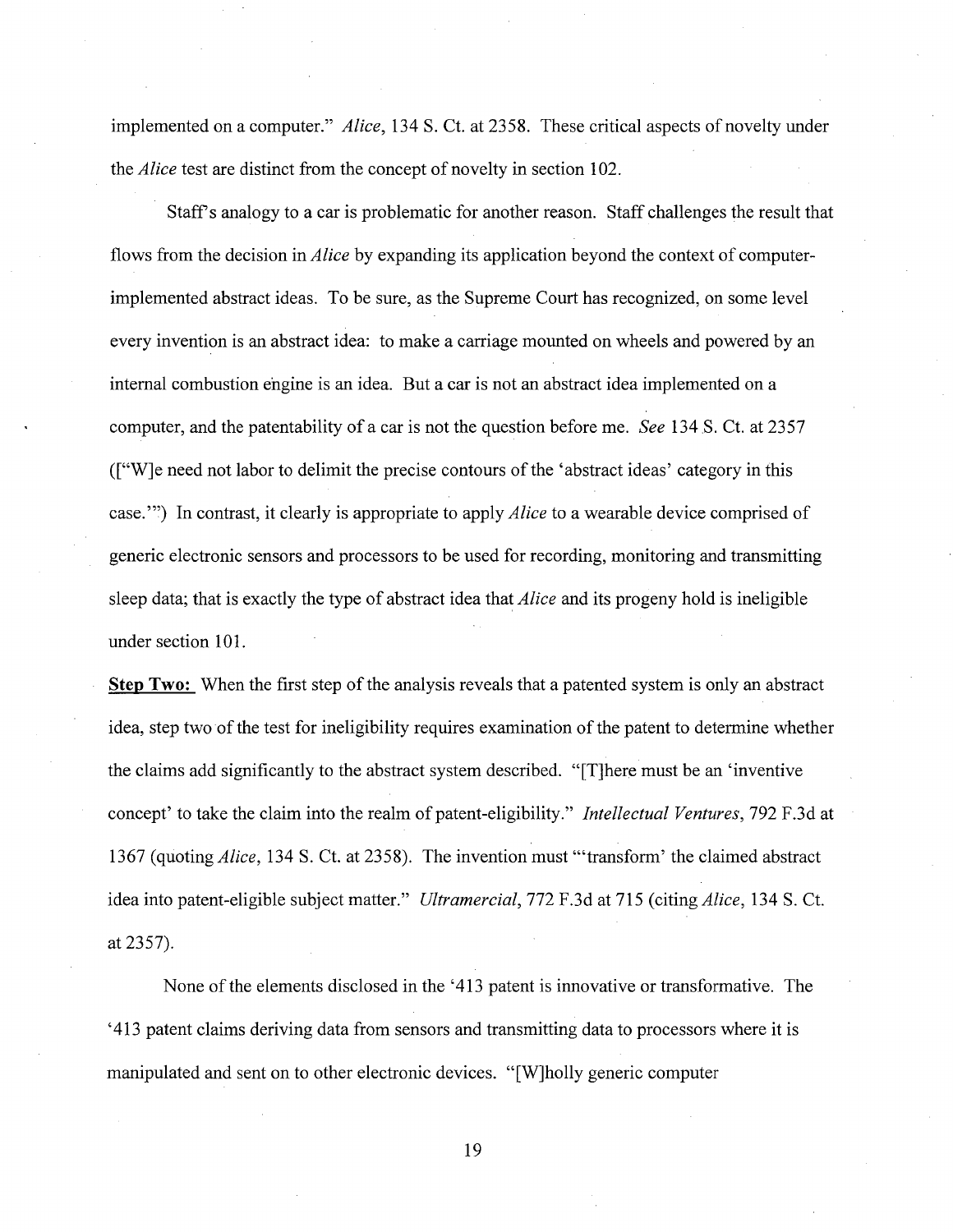implementation is not generally the sort of 'additional featur[e]' that provides any 'practical assurance that the process is more than a drafting effort designed to monopolize the [abstract idea] itself."' *Alice,* 134 S. Ct. at 2358 (quoting *Mayo,* 132 S. Ct. at 1297). The dependent claims of the '413 patent describe only specific sensors and types of data to be used within the system recited in claim 1 and also disclose no innovative aspects of the invention.<sup>11</sup>

Contrary to Jawbone's arguments, it is established that under step two of the eligibility analysis, "claiming the improved speed or efficiency inherent with applying the abstract idea on a computer" does not provide "a sufficient inventive concept." *See Intellectual Ventures,* 792 F.3d at 1367 (citing *Bancorp,* 687 F.3d at 1278; *Ultramercial,* 772 F.3d at 717 (citing *Alice,* 134 S. Ct. at 2357)). As the Federal Circuit explained in *Ultramercial:* "Any transformation from the use of computers or the transfer of content between computers is merely what computers do and does not change the analysis." 772 F.3d at 717 (emphasis added). Using computer technology "simply instruct[s] the practitioner to implement the abstract idea with routine, conventional activity." *!d.* at 715; *see Mayo,* 132 S. Ct. at 1298.

The '413 patent merely combines conventional elements without adding any technological innovation. The patentees do not claim to have invented the compact sensors, processors, and transceivers that permit systems to be housed in a wearable device. The generic, off-the-shelf components included in the '413 patent's system lack any inventive aspect. *See Cyberfone,* 558 Fed. Appx. at 993 (holding that a patent specifying a range of different machines

<sup>11</sup> "The Federal Circuit has held that an extended claim-by-claim analysis is not necessary where multiple claims are "'substantially similar and linked to the same abstract idea."' *See Wireless Media,* 100 F. Supp. 3d at 409 (quoting *Content Extraction* & *Transmission LLC v. Wells Fargo Bank, Nat. Ass 'n,* 776 F.3d 1343, 1348 (Fed. Cir. 2014), *cert. denied;* 136 S. Ct. 119 (Oct. 5, 2015). For this reason, analysis of the individual dependent claims is not necessary with respect to the '413 patent.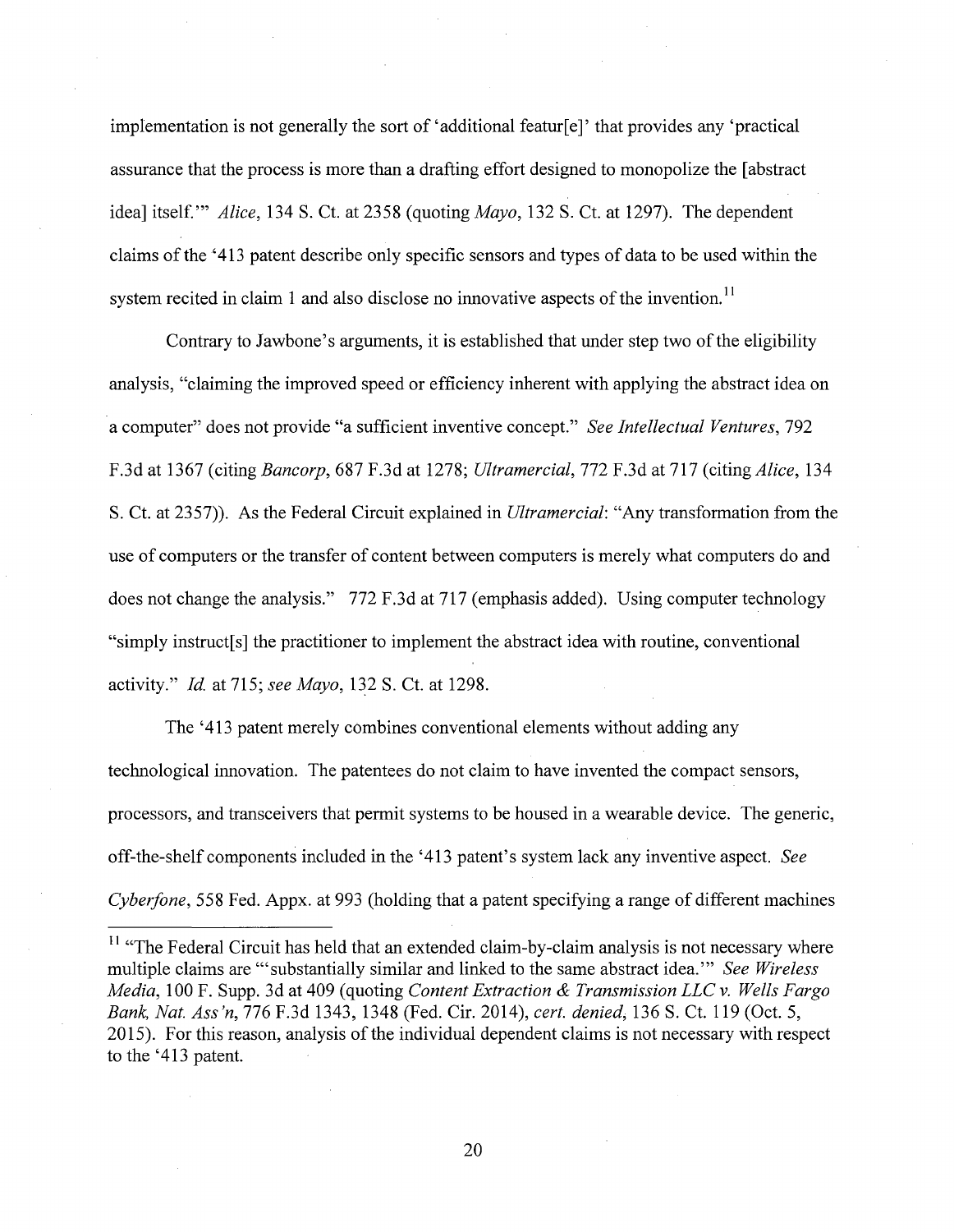that can be used in the method "adds nothing of significance to the claimed abstract idea."). Nor does the '413 patent combine these off-the-shelf components in new and unexpected ways; it uses them instead for their intended purposes. Even if the wearable device were new to the health care industry, that fact alone would not transform an abstract idea into patentable subject matter. *See Ultramercial,* 772 F.3d at 716 ("That some of the eleven steps were not previously employed in this art is not enough – standing alone – to confer patent eligibility ....") The rewards of the patent system "do not flow to ideas – even good ones – outside of the technological arena." *Id.* at 721 (Mayer, J., concurring).

Jawbone's reliance on *Diehr* is unavailing. In that case the patented process involved the use of a mathematical formula to transform uncured synthetic rubber "into a different state or thing" and solved a specific, technological problem: the over- or under- curing of rubber. *See*  450 U.S. at 184 ("that respondents' claims involve the transformation of an article, in this case raw, uncured synthetic rubber, into a different state or thing cannot be disputed."), 187 ("computer use incorporated in the process patent significantly lessens the possibility of "overcuring" or "undercuring"). No such transformation occurs in the '413 patent and no such solution to a specific, technological problem appears therein.

Jawbone also cites *Motio,* where a district court found that the patent-at-issue expanded the functionality of existing computer software by providing "an automated agent to solve the problem of a business intelligence system lacking native version control." 2016 WL 26043 at \*3. The improvement, the court said, "amounts to significantly more than a patent on the idea of maintaining versions of electronic documents itself." *Id.* The *Motio* court cited *DDR Holdings, LLC v. Hotels. com, L.P.,* 773 F.3d 1245, 1249 (Fed. Cir. 2014), in which the Federal Circuit found that the second step of the eligibility test was met where "the claimed solution is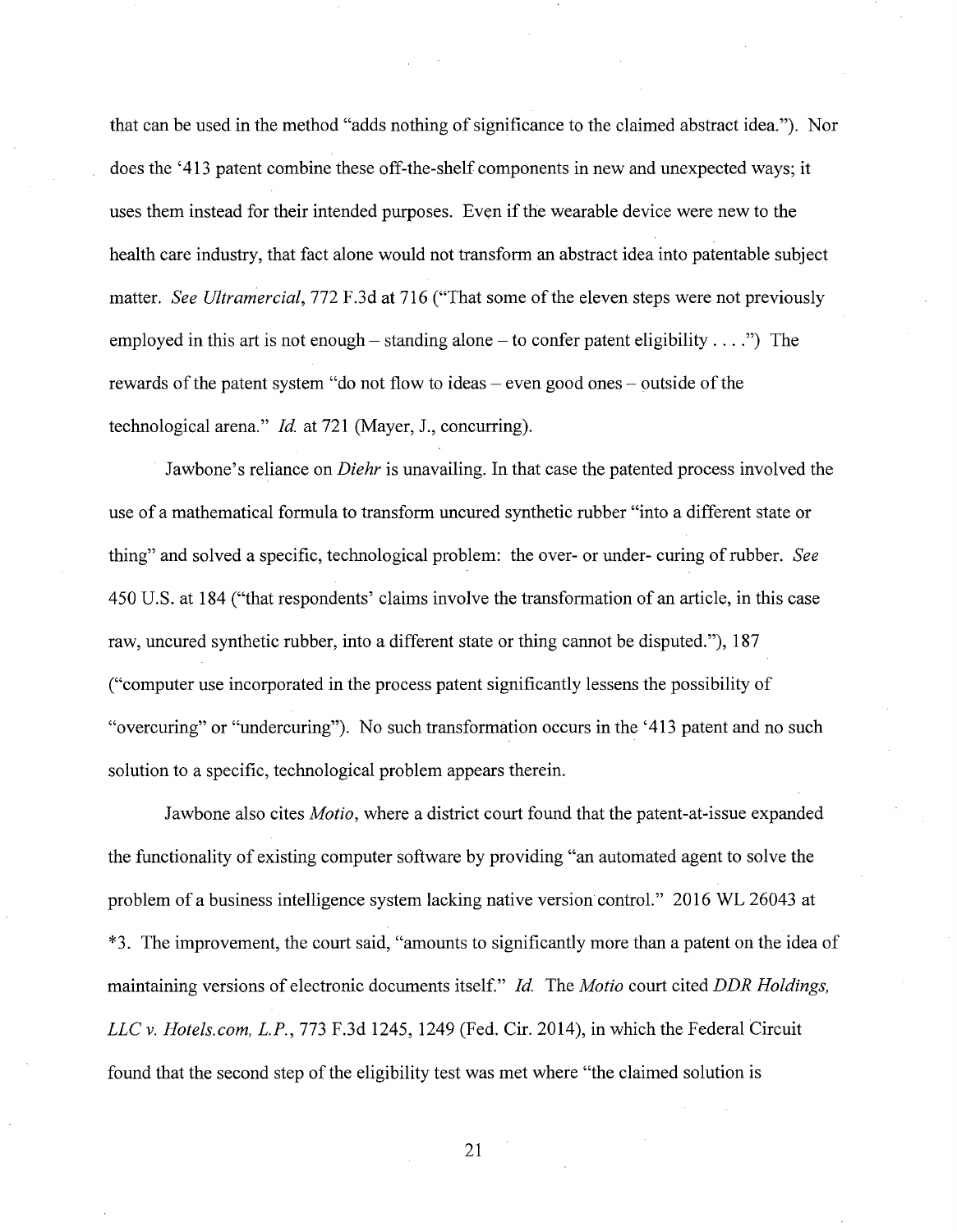necessarily rooted in computer technology in order to overcome a problem specifically arising in the realm of computer networks." 2016 WL 26043 at \*4. The same cannot be said of the '413 patent, which addresses a problem in human existence—tracking sleep patterns—not a problem in computer technology. The elements of the system described in the '413 patent, like the patent in *Wireless Media,* "merely require generic computer functions that are not inventive," 100 F. Supp. 3d at 417, and hence, are ineligible for patent protection under section 101.

#### **2. The '707 Patent**

The general principles discussed above also support summary determination with respect to the '707 patent.

**Step One:** The independent claim of the '707 patent claims an abstract idea: collecting information about an individual's health status and presenting information to the individual based on the data obtained. The asserted dependent claims add certain features but are linked to the same abstract idea.<sup>12</sup>

The functions described in the patented system generally can be performed by human beings without computers (perhaps less quickly and efficiently). Jawbone says human beings cannot perform the functions of its patented system; but there is nothing to stop human beings from making the same calculations that a computer can perform using data derived from conventional sensors. Doctors and nurses, for example, routinely do so when charting medical data using pen and paper. Jawbone claims that the system "transforms" the quality of the data but the actual claims do not encompass any transformation: the data inputs are manipulated in conventional, programmable devices that present the results to the user. The data remain data, and the patent describes only the use of generic computer functions using known methods. The

<sup>12</sup>*See* note 11, *supra.*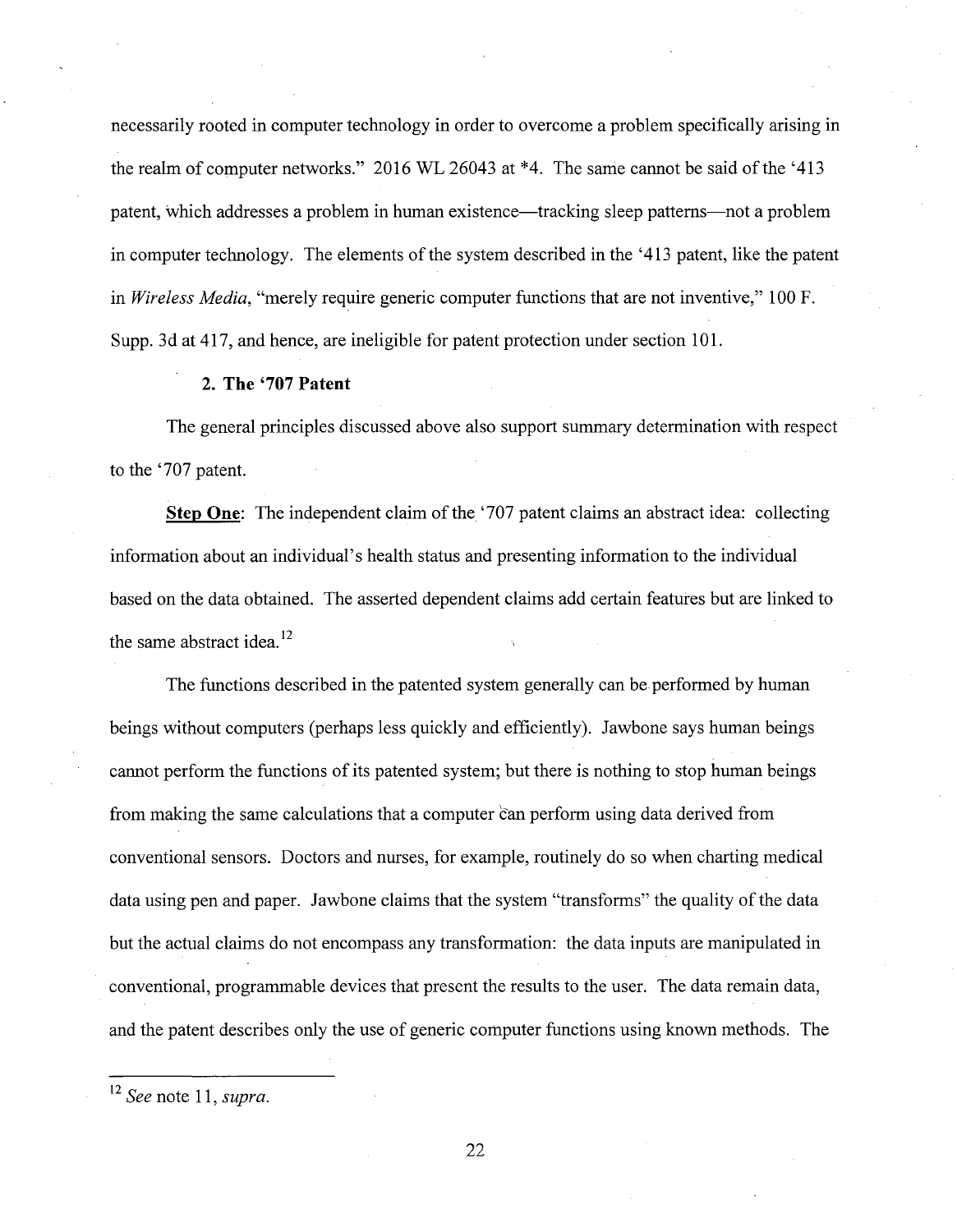reference to a "baseline parameter" in claim 23, '707 patent at 22:65-67, relates to the same abstract idea of presenting information to the user. Claim 24 claims the additional step of providing suggestions based on derived parameters, '707 patent at 23:1-24:3, but this same idea was found to be abstract in Order No. 40; a human being monitoring health status using conventional sensors also can make suggestions based on such information. Order No. 40 at 20- 24.

**Step Two:** The '707 patent describes no technological advance and relies purely on conventional electronic devices. There are no limitations on the high-level description of the claimed invention, and Jawbone points to no technological components that would transform the patented system into anything other than an idea for collecting data about an individual and using it in a computer program to present information about his or her health. As set forth in Order No. 40, machines used in patented systems do not save a patent from ineligibility when they are used in a conventional manner. Order No. 40 at 24-28.

The specification of the '707 patent underscores the lack of any inventive step. The patented system's off-the-shelf electronic components are sold by third parties and utilized in an entirely conventional manner. *See* '707 patent at 10:63-11:31. As discussed above, section 101 requires "'an element or combination of elements that is 'sufficient to ensure that the patent in practice amounts to significantly more than a patent upon' the [ineligible concept] itself."' *Wireless Media,* 100 Fed. Supp. 3d at 412 (quoting *Alice,* 134 S. Ct. at 2355 (quoting *Mayo,* 132 S.C Ct. at 1294)). The '707 patent claims the use of conventional electronic and computing technology to implement an abstract idea: using sensors to collect and present certain health data to a user. Under the legal precedent discussed above and in Order No. 40, the claims of the '707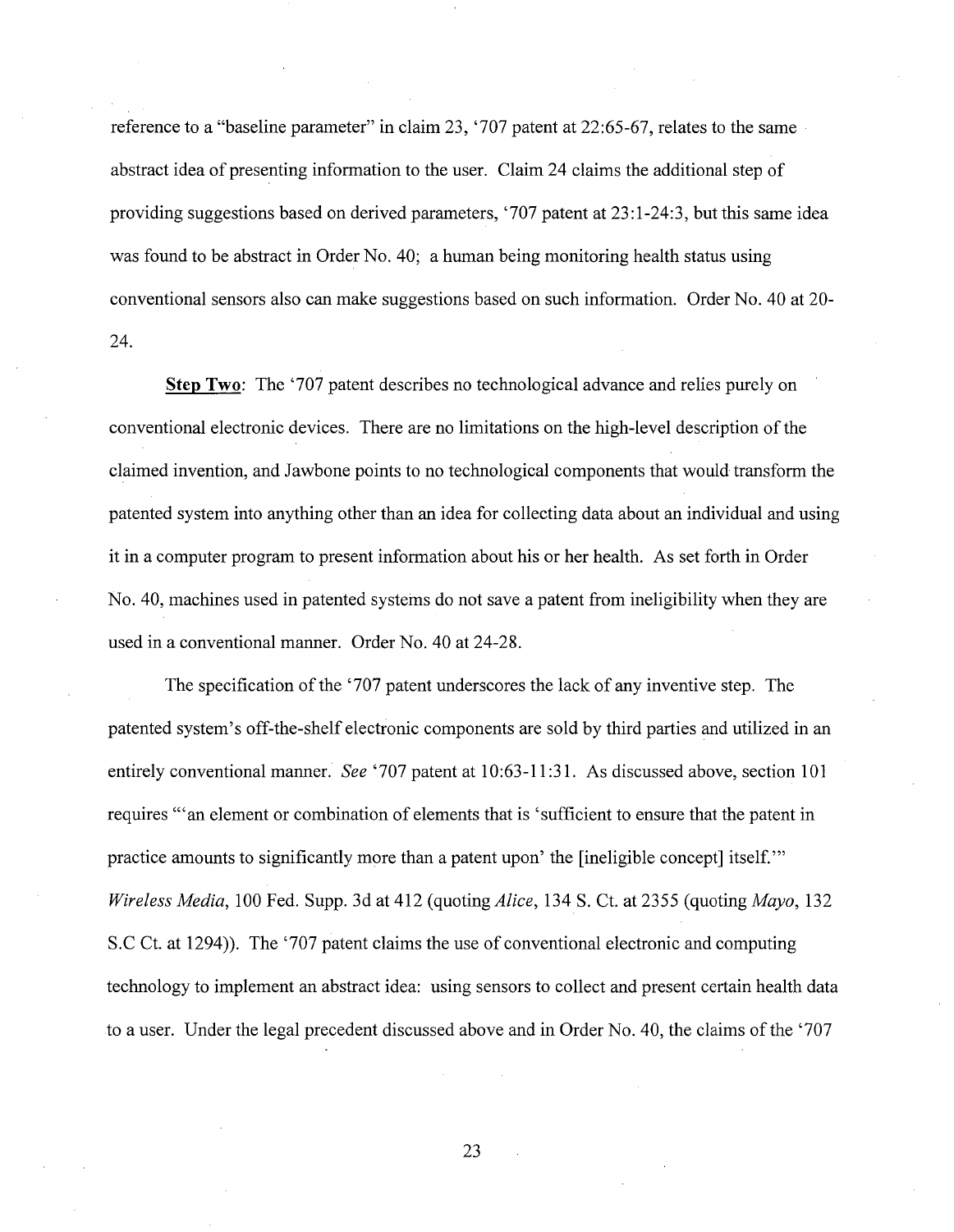patent describe no "new and useful process, machine, manufacture, or composition of matter" that is eligible under 35 U.S.C. § 101.

## **III. CONCLUSION**

For the foregoing reasons, Motion Docket No. 963-047 is GRANTED. The asserted claims ofU.S. Patent Nos. 8,961,413 and 8,073,707 are directed to ineligible subject matter under 35 U.S.C. § 101, and it is my Initial Determination that these patents are terminated from the Investigation.

This Initial Determination, along with supporting documentation, is hereby certified to the Commission. This Initial Determination shall become the determination of the Commission unless a party files a petition for review of the Initial Determination pursuant to Commission Rule 210.43(a), or the Commission, pursuant to Commission Rule 210.44, orders, on its own motion, a review of the Initial Determination or certain issues contained herein. 19 C.F .R.  $§$  210.42(d).

**SO ORDERED.** 

*"1Jel* ~'fl\. /

Dee Lord Administrative Law Judge